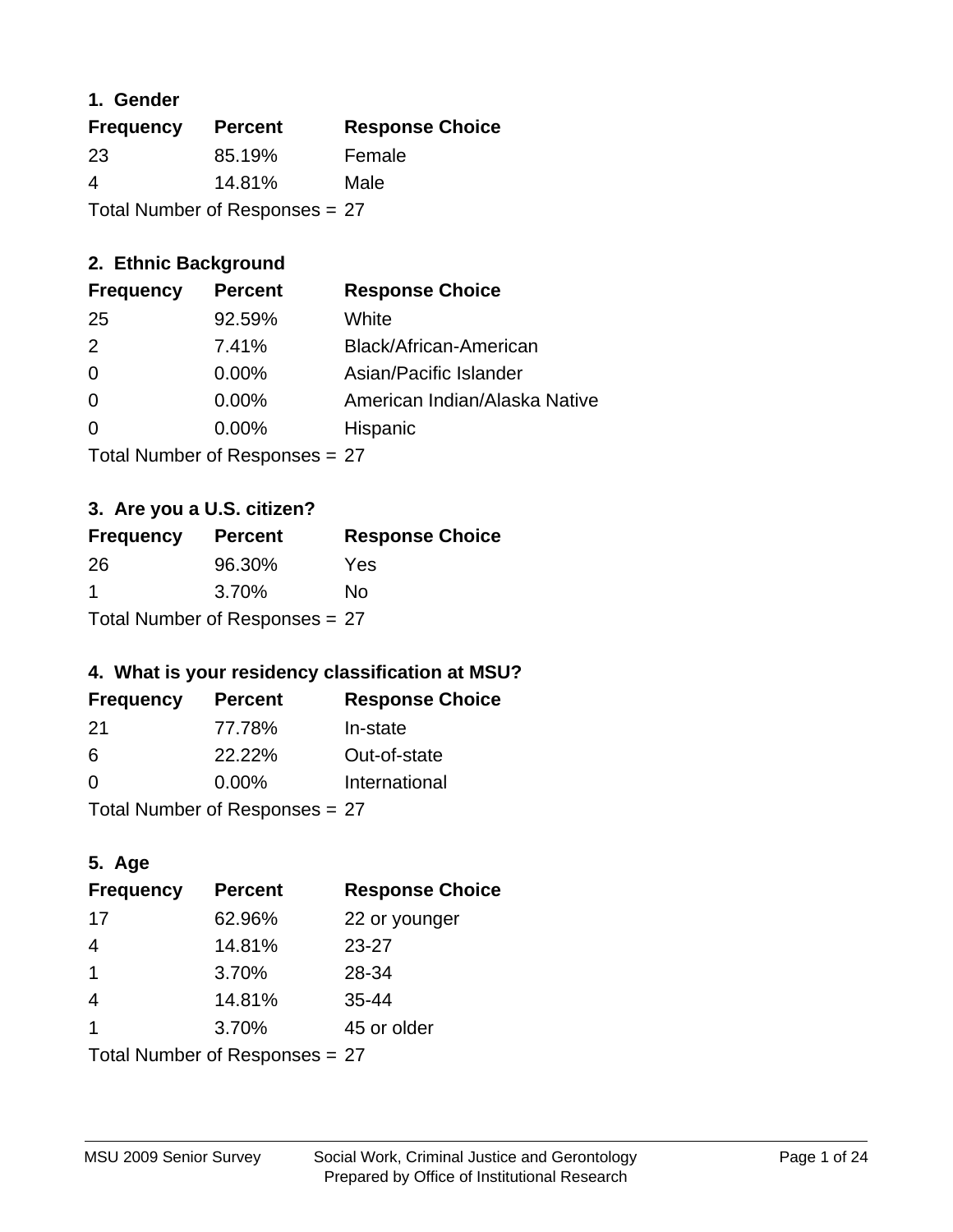**6. Has either of your parents received a bachelor's degree?**

| <b>Frequency</b>               | <b>Percent</b> | <b>Response Choice</b> |
|--------------------------------|----------------|------------------------|
| 7                              | 25.93%         | Yes                    |
| -20                            | 74.07%         | No                     |
| Total Number of Responses = 27 |                |                        |

## **7. Has either of your parents received a degree from Murray State?**

| <b>Frequency</b> | <b>Percent</b> | <b>Response Choice</b> |
|------------------|----------------|------------------------|
| -2               | 7.41%          | Yes                    |
| 25               | 92.59%         | No                     |

Total Number of Responses = 27

## **8. What was your original entry status to MSU?**

| <b>Frequency</b>                 | <b>Percent</b> | <b>Response Choice</b>                           |
|----------------------------------|----------------|--------------------------------------------------|
| 11                               | 40.74%         | Freshman                                         |
| 13                               | 48.15%         | Transfer from community college/technical school |
| $\mathcal{B}$                    | 11.11%         | Transfer from 4-yr institution                   |
| Total Number of Responses $= 27$ |                |                                                  |

# **9. If transfer student, how many credits were transferred?**

| <u>ul II wandidi utawani nu mang-aluang mula k</u> |                |                        |
|----------------------------------------------------|----------------|------------------------|
| <b>Frequency</b>                                   | <b>Percent</b> | <b>Response Choice</b> |
| -0                                                 | $0.00\%$       | 12 or fewer            |
| $\mathcal{P}$                                      | 12.50%         | $13 - 30$              |
| 3                                                  | 18.75%         | $31 - 60$              |
| 11                                                 | 68.75%         | Over <sub>60</sub>     |

Total Number of Responses = 16

## **10. If transfer student, approximately what percent of your University Studies (general education) classes did you take at Murray State?**

| <b>Frequency</b>                 | <b>Percent</b> | <b>Response Choice</b> |
|----------------------------------|----------------|------------------------|
| 12                               | 75.00%         | Under 25%              |
| 1                                | 6.25%          | 25-49%                 |
| $\overline{1}$                   | 6.25%          | 50-74%                 |
| $\mathcal{P}$                    | 12.50%         | 75-100%                |
| Total Number of Responses $= 16$ |                |                        |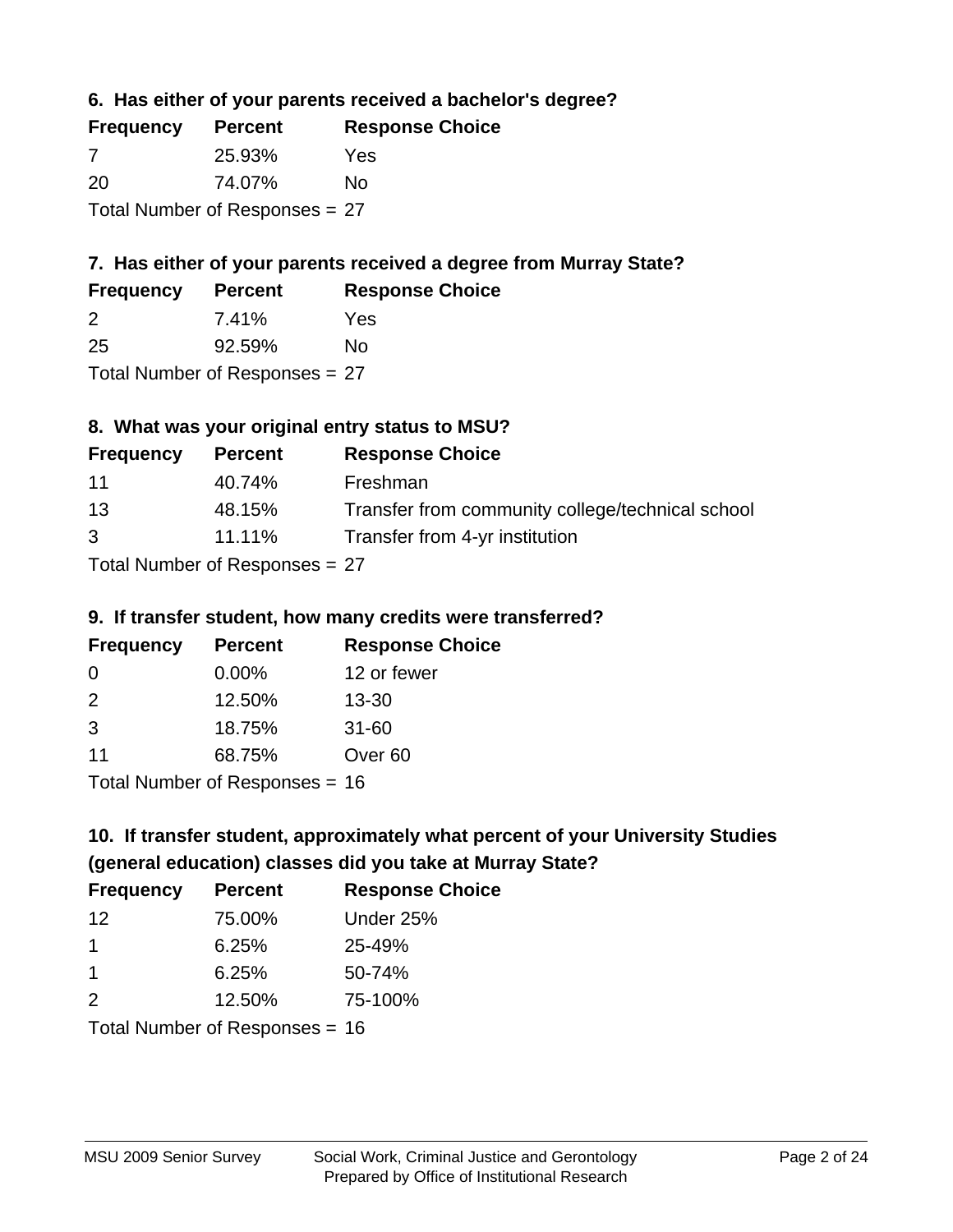## **11. What has been your attendance status at MSU?**

| <b>Frequency</b>               | <b>Percent</b> | <b>Response Choice</b>     |
|--------------------------------|----------------|----------------------------|
| 26                             | 96.30%         | <b>Primarily full-time</b> |
| -1                             | 3.70%          | <b>Primarily part-time</b> |
| Total Number of Responses = 27 |                |                            |

## **12. In which Residential College are you a member?**

| <b>Frequency</b> | <b>Percent</b> | <b>Response Choice</b>            |
|------------------|----------------|-----------------------------------|
| 5                | 18.52%         | Do not know                       |
| 4                | 14.81%         | <b>Clark College</b>              |
| 2                | 7.41%          | <b>Elizabeth College</b>          |
| 2                | 7.41%          | <b>Franklin-Springer Colleges</b> |
| 3                | 11.11%         | <b>Hart College</b>               |
| 2                | 7.41%          | <b>Hester College</b>             |
|                  | 3.70%          | <b>Regents College</b>            |
| 3                | 11.11%         | <b>Richmond College</b>           |
| 5                | 18.52%         | <b>White College</b>              |
|                  |                |                                   |

Total Number of Responses = 27

## **13. Have you ever received any type of Financial Aid while at MSU? (Scholarships, grants, work-study, etc.)**

| <b>Frequency</b> | Percent | <b>Response Choice</b> |
|------------------|---------|------------------------|
| 24               | 88.89%  | Yes                    |
| 3                | 11.11%  | No                     |
| _                |         |                        |

Total Number of Responses = 27

## **14. What degree are you seeking at this time?**

| <b>Frequency</b> | <b>Percent</b>                 | <b>Response Choice</b> |
|------------------|--------------------------------|------------------------|
| 0                | $0.00\%$                       | Associate              |
| 27               | 100.00%                        | <b>Baccalaureate</b>   |
|                  | Total Number of Responses = 27 |                        |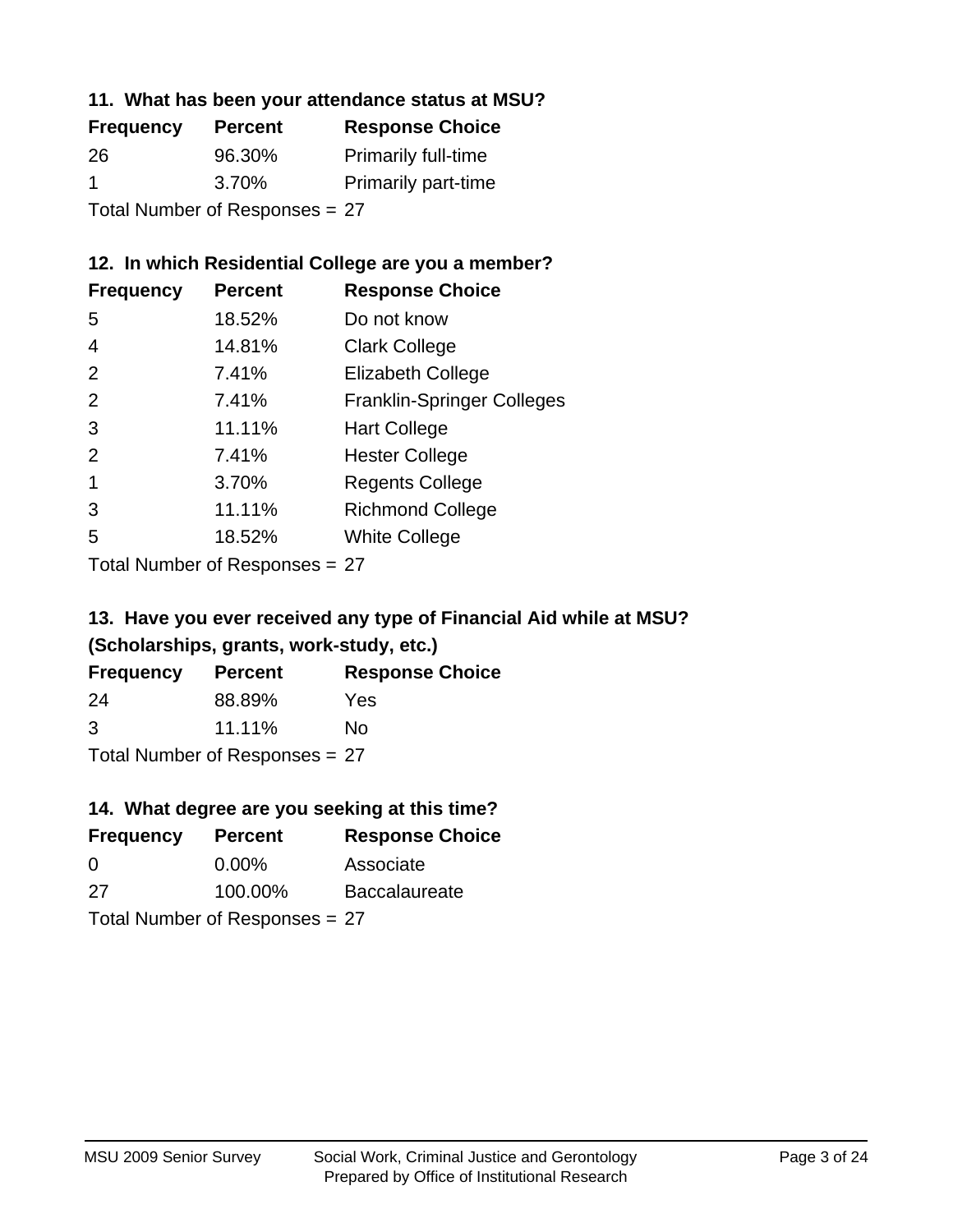**15. How many years will it take you to complete your degree from the point of your initial enrollment in college (including any time at a previous institution)?**

| <b>Frequency</b> | <b>Percent</b> | <b>Response Choice</b> |
|------------------|----------------|------------------------|
| $\mathbf 1$      | 3.70%          | Two                    |
| 2                | 7.41%          | <b>Three</b>           |
| 10               | 37.04%         | Four                   |
| 8                | 29.63%         | Five                   |
| 5                | 18.52%         | <b>Six</b>             |
|                  | 3.70%          | More than six          |
|                  |                |                        |

Total Number of Responses = 27

#### **16. In what range does your grade point average fall?**

| <b>Frequency</b> | <b>Percent</b> | <b>Response Choice</b> |
|------------------|----------------|------------------------|
| $\mathbf 1$      | 3.70%          | $2.00 - 2.50$          |
| 7                | 25.93%         | $2.51 - 3.00$          |
| 14               | 51.85%         | $3.01 - 3.50$          |
| 5                | 18.52%         | $3.51 - 4.00$          |
| -                |                |                        |

Total Number of Responses = 27

## **They are used to sort the data, and do not appear in this table Questions 17 and 18 relate to department and program information.**

#### **19. For what purpose did you enroll at MSU?**

| <b>Frequency</b>               | <b>Percent</b> | <b>Response Choice</b>                    |
|--------------------------------|----------------|-------------------------------------------|
| 0                              | $0.00\%$       | To receive an associate degree            |
| 27                             | 100.00%        | To receive a baccalaureate degree         |
| $\overline{0}$                 | $0.00\%$       | To take a few job related courses         |
| $\Omega$                       | $0.00\%$       | To transfer to another college/university |
| Total Number of Responses = 27 |                |                                           |

## **20. What is the highest degree you eventually hope to receive?**

| <b>Frequency</b> | <b>Percent</b>                 | <b>Response Choice</b> |
|------------------|--------------------------------|------------------------|
| 0                | $0.00\%$                       | Associate              |
| 3                | 11.11%                         | <b>Baccalaureate</b>   |
| 18               | 66.67%                         | Graduate               |
| 6                | 22.22%                         | Professional           |
|                  | Total Number of Poenances - 27 |                        |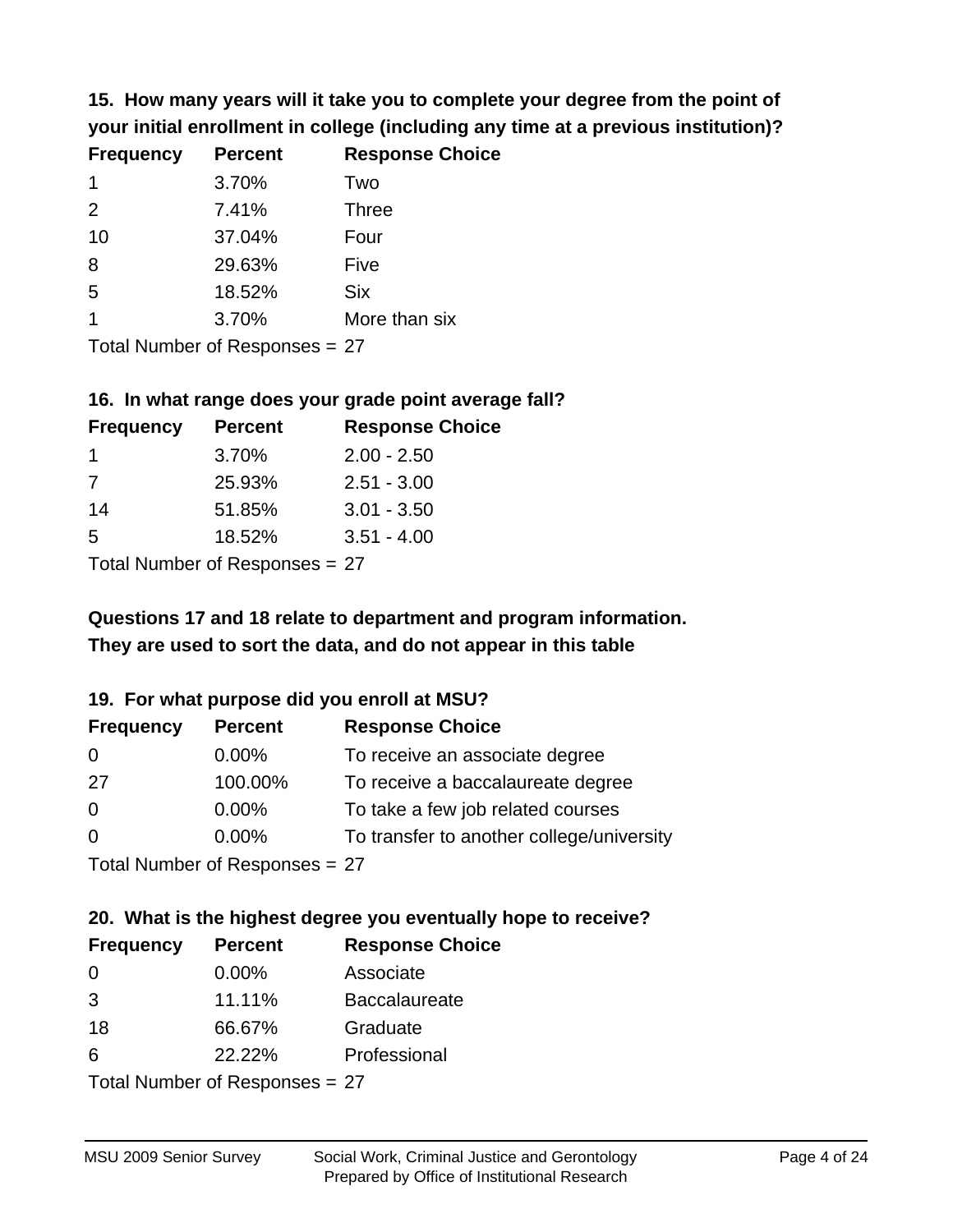#### **21. Which best describes your situation?**

| <b>Frequency</b> | <b>Percent</b> | <b>Response Choice</b>               |
|------------------|----------------|--------------------------------------|
| 8                | 29.63%         | Did not change major/area            |
| 2                | 7.41%          | Did not initially declare major/area |
| 17               | 62.96%         | Changed major/area                   |
|                  |                |                                      |

Total Number of Responses = 27

## **22. While school was in session during the past year, how many hours per week, on average, did you work for pay?**

| <b>Frequency</b> | <b>Percent</b> | <b>Response Choice</b> |
|------------------|----------------|------------------------|
| 7                | 25.93%         | Did not work           |
| $\mathbf 1$      | 3.70%          | Worked 1-10 hrs        |
| 8                | 29.63%         | Worked 11-20 hrs       |
| 7                | 25.93%         | Worked 21-30 hrs       |
| $\overline{4}$   | 14.81%         | Worked 31-40 hrs       |
| $\Omega$         | 0.00%          | Worked over 40 hrs     |
|                  |                |                        |

Total Number of Responses = 27

#### **23. For the most part, were classes offered at times convenient to you?**

| <b>Frequency</b>               | <b>Percent</b> | <b>Response Choice</b> |  |
|--------------------------------|----------------|------------------------|--|
| 23                             | 85.19%         | Yes                    |  |
| 4                              | 14.81%         | No.                    |  |
| Total Number of Responses = 27 |                |                        |  |

#### **24. If no, what time would you have preferred?**

| <b>Frequency</b>                | <b>Percent</b> | <b>Response Choice</b> |
|---------------------------------|----------------|------------------------|
| $\Omega$                        | $0.00\%$       | Late afternoon         |
| $\Omega$                        | $0.00\%$       | Evening                |
| $\overline{1}$                  | 25.00%         | Weekend                |
| 3                               | 75.00%         | During the day         |
| Total Number of Responses = $4$ |                |                        |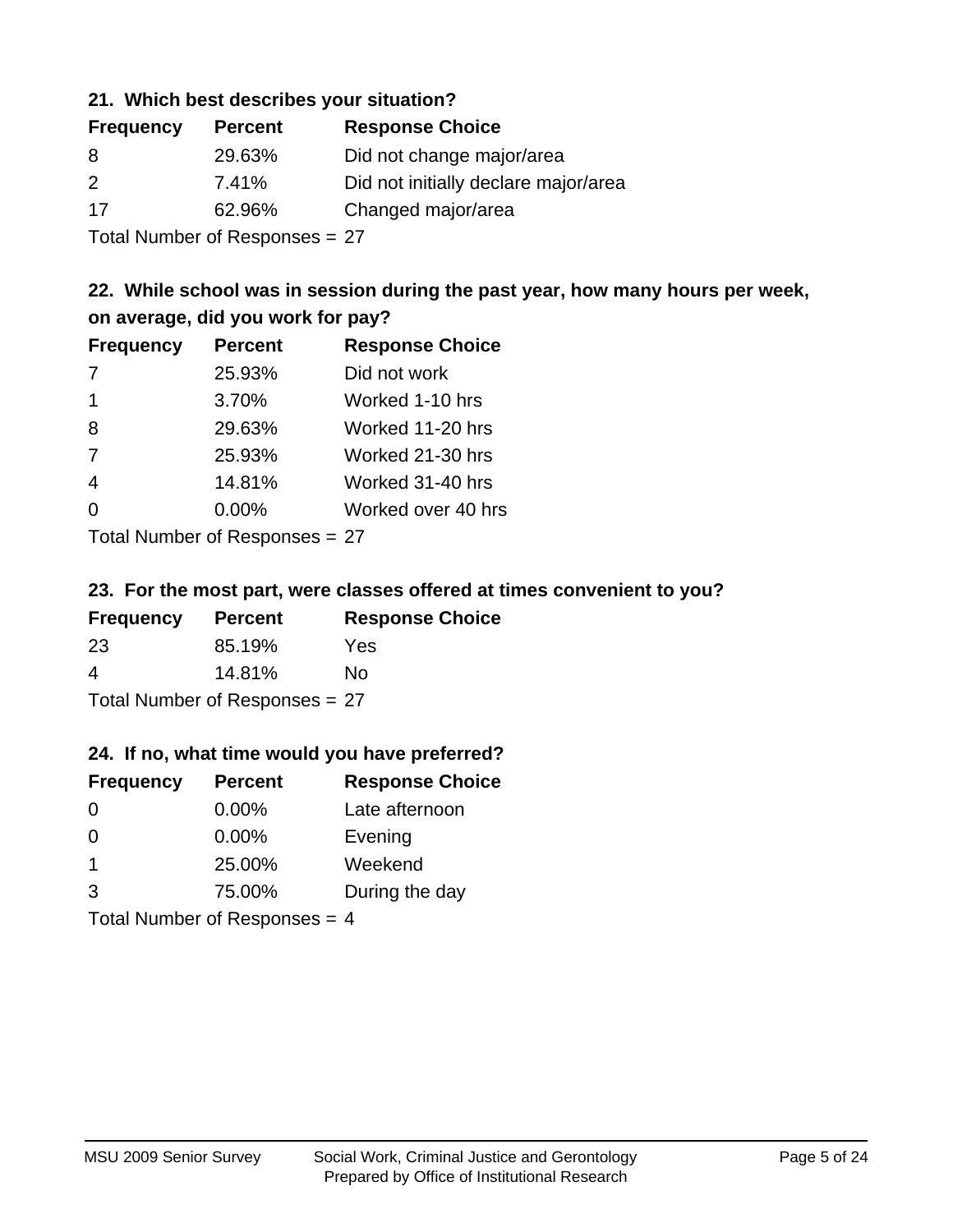## **25. Which best describes the location where you completed the majority of your**

| coursework? |  |
|-------------|--|
|-------------|--|

| <b>Frequency</b> | <b>Percent</b>                 | <b>Response Choice</b> |
|------------------|--------------------------------|------------------------|
| 19               | 70.37%                         | Murray                 |
| 0                | 0.00%                          | Paducah                |
| 0                | 0.00%                          | Ft. Campbell           |
| 5                | 18.52%                         | Madisonville           |
| 3                | 11.11%                         | Hopkinsville           |
| 0                | $0.00\%$                       | Henderson              |
| 0                | 0.00%                          | On the Internet        |
| 0                | 0.00%                          | Other                  |
|                  | Total Number of Responses = 27 |                        |

#### **26. Did you take any online courses while at Murray State?**

| <b>Frequency</b> | <b>Percent</b>                 | <b>Response Choice</b> |
|------------------|--------------------------------|------------------------|
| 14               | 51.85%                         | Yes                    |
| 13               | 48.15%                         | Nο                     |
|                  | Total Number of Responses = 27 |                        |

## **27. Did it take you an extra semester or more to complete degree requirements at Murray State?**

| <b>Frequency</b> | <b>Percent</b>             | <b>Response Choice</b> |
|------------------|----------------------------|------------------------|
| 18               | 66.67%                     | Yes.                   |
| 9                | 33.33%                     | Nο                     |
|                  | Tatal Manakan af Dagmanage | ~~                     |

Total Number of Responses = 27

#### **28. If yes, why did it take you an extra semester or more?**

| <b>Frequency</b> | <b>Percent</b>                 | <b>Response Choice</b>                                       |
|------------------|--------------------------------|--------------------------------------------------------------|
| $\mathbf{1}$     | 5.56%                          | Work obligation limited my enrollment.                       |
| $\mathbf{1}$     | 5.56%                          | Family obligations limited my enrollment.                    |
| $\mathbf{1}$     | 5.56%                          | Tuition and other costs of attendance limited my enrollment. |
| 5                | 27.78%                         | A decision to change majors added to my requirements.        |
| 3                | 16.67%                         | A required course or courses were not offered.               |
| $\overline{4}$   | 22.22%                         | Credits were lost transferring to Murray State.              |
| 3                | 16.67%                         | Other                                                        |
|                  | Total Number of Responses = 18 |                                                              |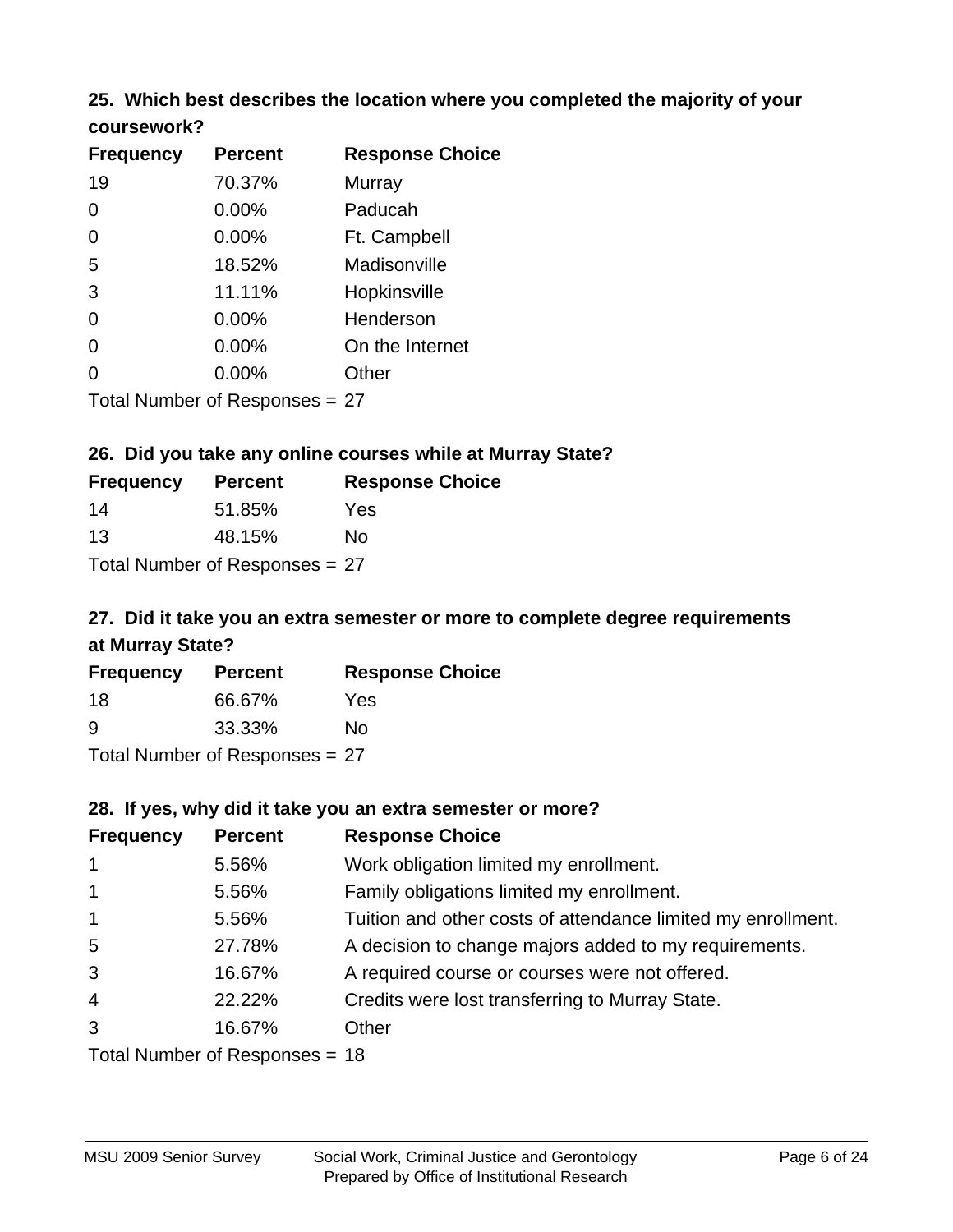## **29. Did you have trouble getting any course(s) you needed while at Murray State?**

| <b>Frequency</b> | <b>Percent</b>                 | <b>Response Choice</b> |
|------------------|--------------------------------|------------------------|
| -6               | 22.22%                         | Yes                    |
| -21              | 77.78%                         | N٥                     |
|                  | Total Number of Responses = 27 |                        |

#### **30. If yes, why did you have trouble getting the course?**

| <b>Frequency</b> | <b>Percent</b>                                                           | <b>Response Choice</b>                                |
|------------------|--------------------------------------------------------------------------|-------------------------------------------------------|
| -5               | 83.33%                                                                   | Not offered the semester I needed it.                 |
| $\overline{0}$   | $0.00\%$                                                                 | Not offered at hours convenient to my work schedule.  |
| $\overline{0}$   | $0.00\%$                                                                 | Not offered at hours suitable for my school schedule. |
| $\overline{1}$   | 16.67%                                                                   | All course sections were closed.                      |
| $\overline{0}$   | $0.00\%$                                                                 | I was unaware of the prerequisites for the course.    |
|                  | $T_{\rm eff}$ . The state of $R_{\rm eff}$ is the state of $R_{\rm eff}$ |                                                       |

Total Number of Responses = 6

## **31. Which statement best describes your experience with off-campus coop/internship?**

| <b>Frequency</b> | <b>Percent</b> | <b>Response Choice</b>             |
|------------------|----------------|------------------------------------|
| 19               | 70.37%         | Cannot judge, I did not have one.  |
| 5                | 18.52%         | My experience was very valuable.   |
| 3                | 11.11%         | My experience was valuable.        |
| $\Omega$         | $0.00\%$       | My experience was of little value. |
| $\Omega$         | $0.00\%$       | My experience was of no value.     |
|                  |                |                                    |

Total Number of Responses = 27

## **32. Which statement best describes your experience with on-campus faculty-directed research, scholarly, or creative project?**

| <b>Frequency</b> | <b>Percent</b>             | <b>Response Choice</b>             |
|------------------|----------------------------|------------------------------------|
| 17               | 62.96%                     | Cannot judge; I did not have one.  |
| 7                | 25.93%                     | My experience was very valuable.   |
| 3                | 11.11%                     | My experience was valuable.        |
| $\Omega$         | 0.00%                      | My experience was of little value. |
| $\Omega$         | 0.00%                      | My experience was of no value.     |
|                  | Total Number of Desperance |                                    |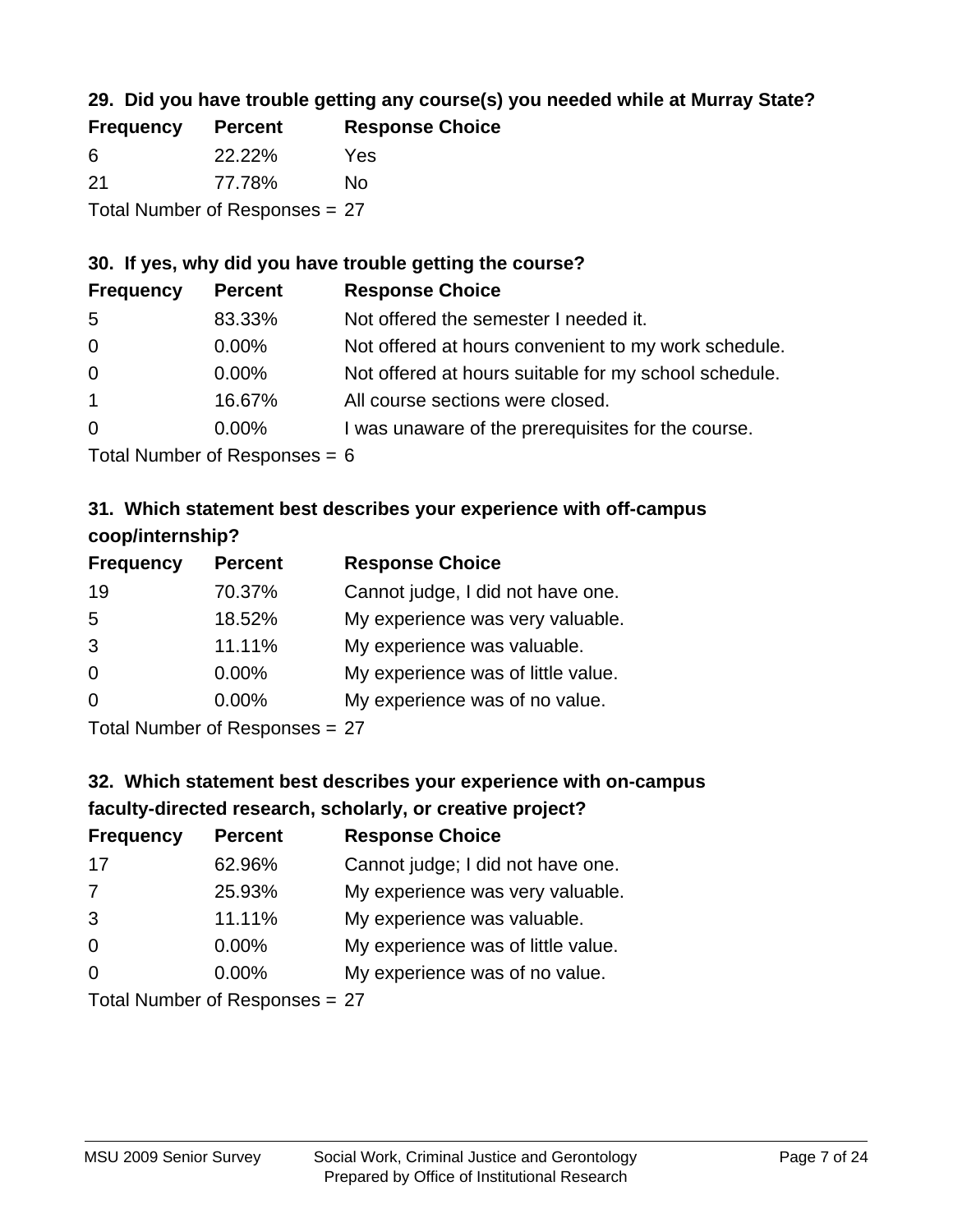#### **33. Which statement best describes your experience with academic advising in your major/area?**

| $\mathbf{u}$ yvu $\mathbf{u}$ yvu $\mathbf{v}$ |                |                                                       |
|------------------------------------------------|----------------|-------------------------------------------------------|
| <b>Frequency</b>                               | <b>Percent</b> | <b>Response Choice</b>                                |
| 0                                              | $0.00\%$       | Cannot judge; I did not make use of the opportunity.  |
| 23                                             | 85.19%         | I was satisfied with information my adviser provided. |
| 3                                              | 11.11%         | Advice was inaccurate, incomplete, or misleading.     |
| $\mathbf{1}$                                   | 3.70%          | My adviser was not available.                         |
|                                                |                |                                                       |

Total Number of Responses = 27

## **For questions 34-48, indicate the extent to which you were satisfied.**

| 34. Class size relative to type of course |  |  |  |  |  |  |  |  |
|-------------------------------------------|--|--|--|--|--|--|--|--|
|-------------------------------------------|--|--|--|--|--|--|--|--|

| <b>Frequency</b>               | <b>Percent</b> | <b>Response Choice</b> |  |  |
|--------------------------------|----------------|------------------------|--|--|
| 16                             | 59.26%         | Very satisfied         |  |  |
| 11                             | 40.74%         | Satisfied              |  |  |
| $\Omega$                       | $0.00\%$       | <b>Dissatisfied</b>    |  |  |
| ∩                              | $0.00\%$       | Very dissatisfied      |  |  |
| Total Number of Responses = 27 |                |                        |  |  |

## **35. Out-of-class availability of faculty**

| <b>Frequency</b> | <b>Percent</b>             | <b>Response Choice</b> |
|------------------|----------------------------|------------------------|
| 15               | 55.56%                     | Very satisfied         |
| 12               | 44.44%                     | <b>Satisfied</b>       |
| $\Omega$         | $0.00\%$                   | <b>Dissatisfied</b>    |
| $\Omega$         | 0.00%                      | Very dissatisfied      |
|                  | Total Number of Deepersoon |                        |

Total Number of Responses = 27

## **36. Effectiveness of your high school preparation for college work**

| <b>Frequency</b> | <b>Percent</b>            | <b>Response Choice</b> |
|------------------|---------------------------|------------------------|
| 7                | 25.93%                    | Very satisfied         |
| 12               | 44.44%                    | Satisfied              |
| 3                | 11.11%                    | <b>Dissatisfied</b>    |
| 5                | 18.52%                    | Very dissatisfied      |
|                  | Total Number of Deepensee |                        |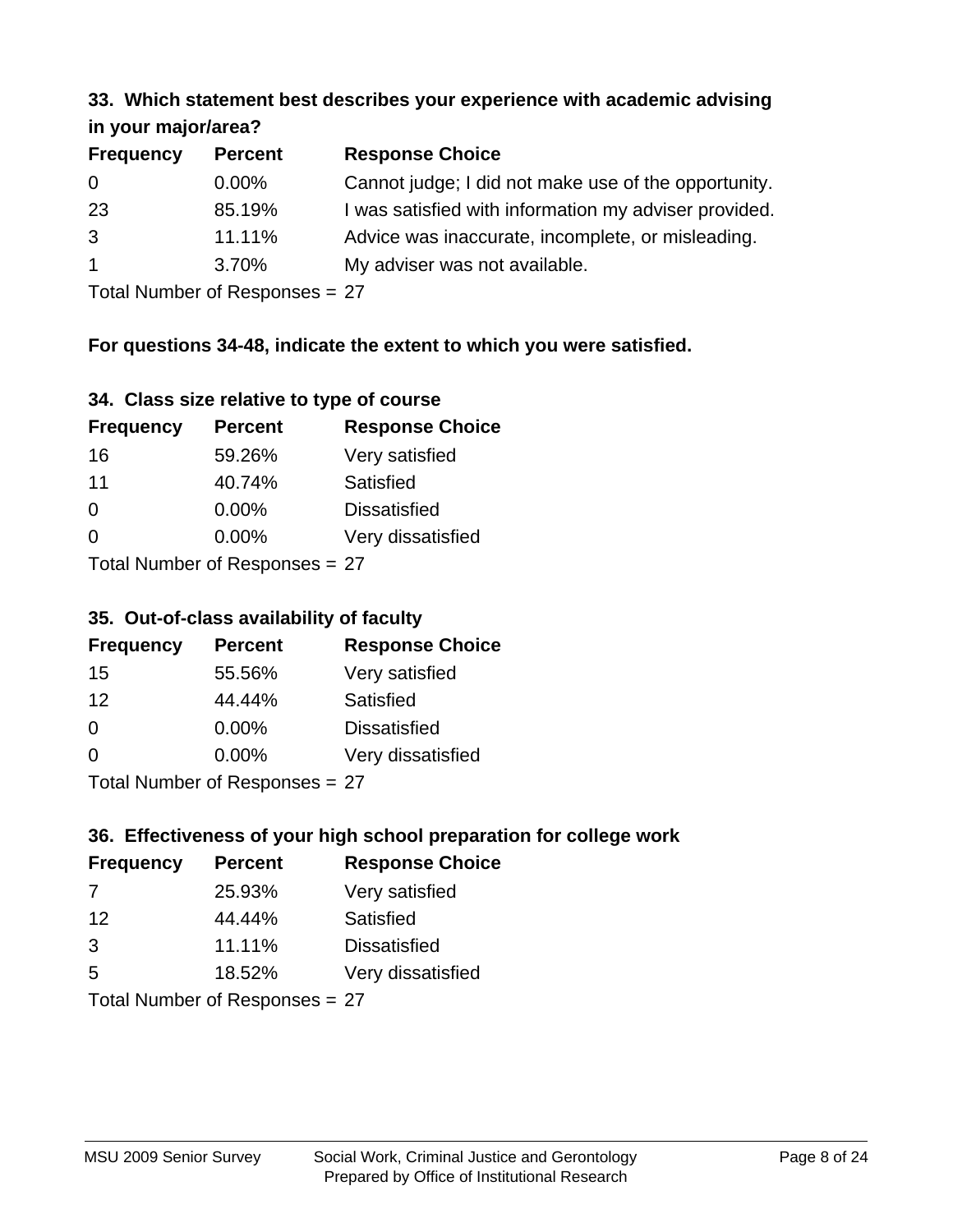## **37. Fairness of faculty in their treatment of individual students**

| <b>Frequency</b> | <b>Percent</b> | <b>Response Choice</b> |
|------------------|----------------|------------------------|
| 11               | 40.74%         | Very satisfied         |
| 15               | 55.56%         | Satisfied              |
| $\mathbf 1$      | 3.70%          | <b>Dissatisfied</b>    |
| $\Omega$         | $0.00\%$       | Very dissatisfied      |
|                  |                |                        |

Total Number of Responses = 27

#### **38. Overall quality of instruction at Murray State**

| <b>Frequency</b> | <b>Percent</b> | <b>Response Choice</b> |
|------------------|----------------|------------------------|
| 16               | 59.26%         | Very satisfied         |
| 11               | 40.74%         | Satisfied              |
| $\Omega$         | 0.00%          | <b>Dissatisfied</b>    |
| $\Omega$         | 0.00%          | Very dissatisfied      |
|                  |                |                        |

Total Number of Responses = 27

## **39. Quality of instruction in University Studies (General Education) courses**

| <b>Frequency</b> | <b>Percent</b>            | <b>Response Choice</b> |
|------------------|---------------------------|------------------------|
| -7               | 26.92%                    | Very satisfied         |
| -17              | 65.38%                    | Satisfied              |
| $\mathcal{P}$    | 7.69%                     | <b>Dissatisfied</b>    |
| $\Omega$         | 0.00%                     | Very dissatisfied      |
|                  | Total Number of Desponses |                        |

Total Number of Responses = 26

#### **40. Quality of instruction in your major**

| <b>Frequency</b> | <b>Percent</b> | <b>Response Choice</b> |
|------------------|----------------|------------------------|
| -21              | 77.78%         | Very satisfied         |
| .5               | 18.52%         | Satisfied              |
| -1               | 3.70%          | <b>Dissatisfied</b>    |
| $\Omega$         | 0.00%          | Very dissatisfied      |
|                  |                |                        |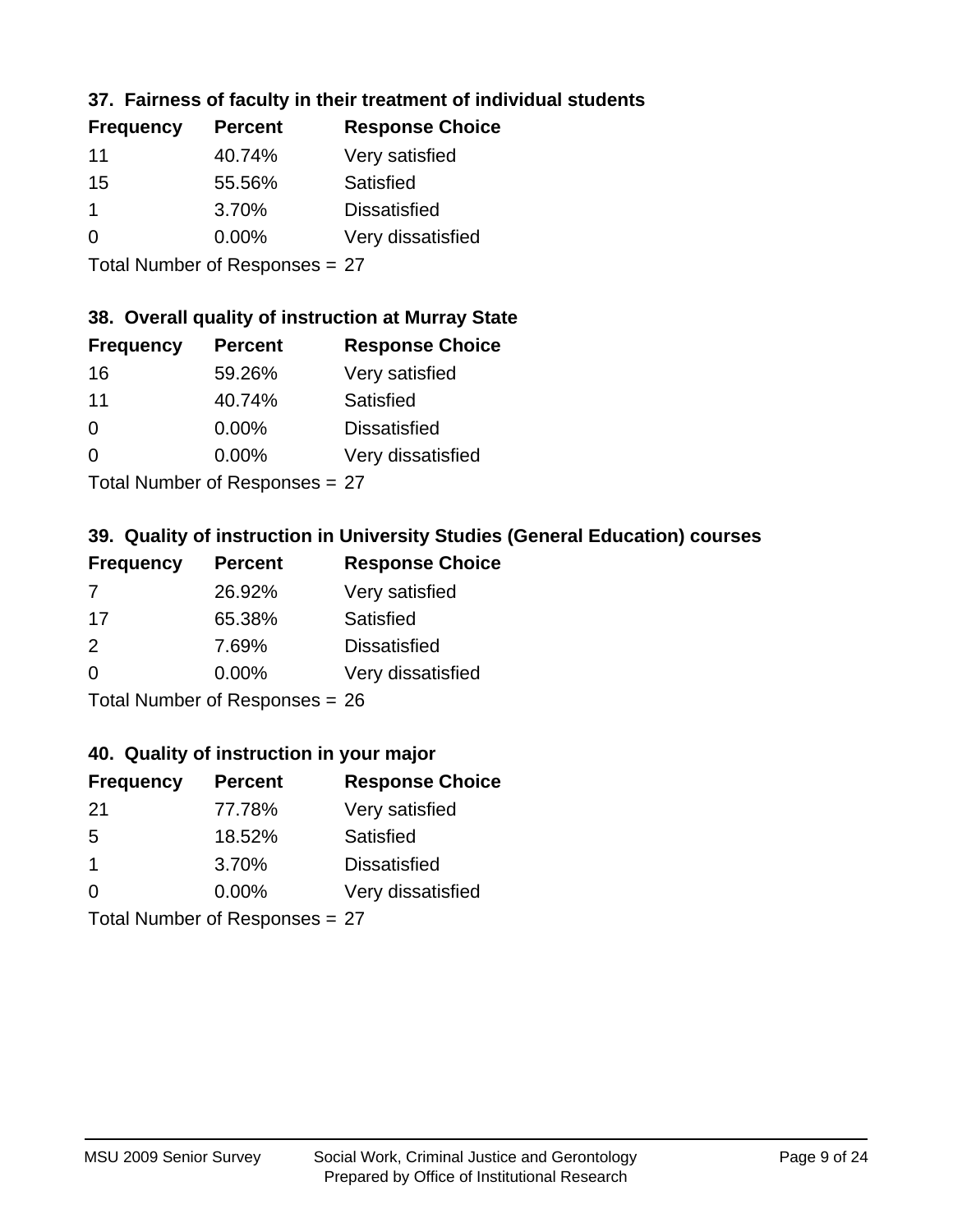## **41. Clarity of program objectives in your major**

| <b>Frequency</b> | <b>Percent</b> | <b>Response Choice</b> |
|------------------|----------------|------------------------|
| 17               | 62.96%         | Very satisfied         |
| 9                | 33.33%         | Satisfied              |
|                  | 3.70%          | <b>Dissatisfied</b>    |
| ∩                | $0.00\%$       | Very dissatisfied      |
|                  |                |                        |

Total Number of Responses = 27

#### **42. Intellectual challenge of the academic program**

| <b>Frequency</b> | <b>Percent</b> | <b>Response Choice</b> |
|------------------|----------------|------------------------|
| 16               | 59.26%         | Very satisfied         |
| 11               | 40.74%         | Satisfied              |
| $\Omega$         | 0.00%          | <b>Dissatisfied</b>    |
| $\Omega$         | 0.00%          | Very dissatisfied      |
|                  |                |                        |

Total Number of Responses = 27

## **43. Encouragement and information from your major department for employment after graduation**

| <b>Frequency</b> | <b>Percent</b> | <b>Response Choice</b> |
|------------------|----------------|------------------------|
| 13               | 50.00%         | Very satisfied         |
| 12               | 46.15%         | Satisfied              |
| $\mathbf 1$      | 3.85%          | <b>Dissatisfied</b>    |
| $\Omega$         | 0.00%          | Very dissatisfied      |
|                  |                |                        |

Total Number of Responses = 26

## **44. Availability of opportunities to engage in a faculty-mentored research,**

## **scholarly, or creative project in your area of study/interest**

| <b>Frequency</b> | <b>Percent</b> | <b>Response Choice</b> |
|------------------|----------------|------------------------|
| 7                | 25.93%         | Very satisfied         |
| 13               | 48.15%         | Satisfied              |
| -7               | 25.93%         | <b>Dissatisfied</b>    |
| $\Omega$         | $0.00\%$       | Very dissatisfied      |
|                  |                |                        |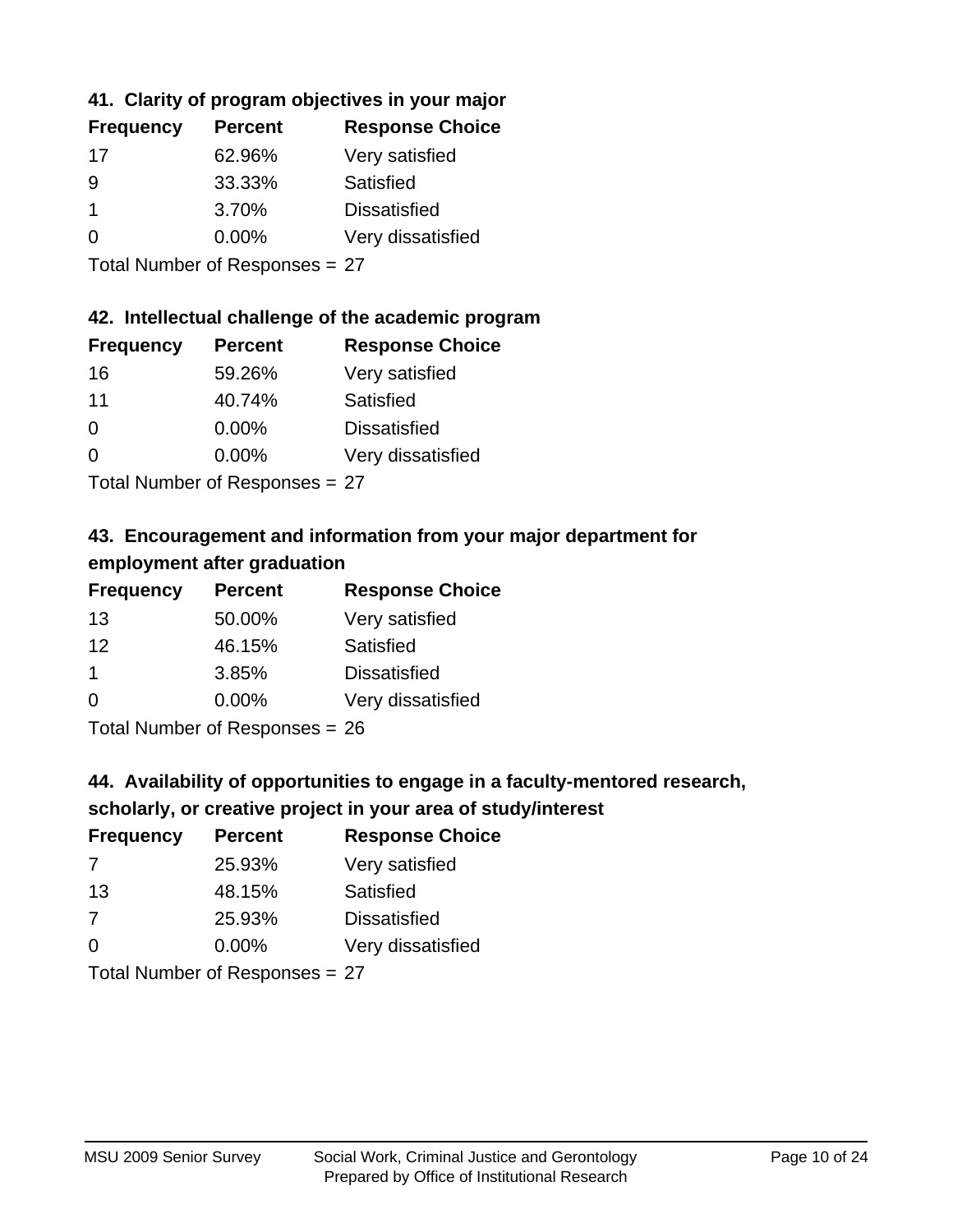#### **45. Library hours**

| <b>Frequency</b> | <b>Percent</b> | <b>Response Choice</b> |
|------------------|----------------|------------------------|
| 13               | 48.15%         | Very satisfied         |
| 12               | 44.44%         | Satisfied              |
| $\mathcal{P}$    | 7.41%          | <b>Dissatisfied</b>    |
| 0                | 0.00%          | Very dissatisfied      |
|                  |                |                        |

Total Number of Responses = 27

## **46. Effectiveness of library personnel in meeting your information needs**

| <b>Frequency</b> | <b>Percent</b> | <b>Response Choice</b> |
|------------------|----------------|------------------------|
| 11               | 42.31%         | Very satisfied         |
| 13               | 50.00%         | Satisfied              |
| $\mathcal{P}$    | 7.69%          | <b>Dissatisfied</b>    |
| $\Omega$         | 0.00%          | Very dissatisfied      |
|                  |                |                        |

Total Number of Responses = 26

#### **47. Access to library resources on hand**

| <b>Frequency</b> | <b>Percent</b>            | <b>Response Choice</b> |
|------------------|---------------------------|------------------------|
| 11               | 40.74%                    | Very satisfied         |
| 12               | 44.44%                    | Satisfied              |
| 4                | 14.81%                    | <b>Dissatisfied</b>    |
| $\Omega$         | 0.00%                     | Very dissatisfied      |
|                  | Total Number of Deepensee |                        |

Total Number of Responses = 27

#### **48. Electronic access to library resources**

| <b>Frequency</b> | <b>Percent</b>             | <b>Response Choice</b> |
|------------------|----------------------------|------------------------|
| 13               | 48.15%                     | Very satisfied         |
| 11               | 40.74%                     | Satisfied              |
| 3                | 11.11%                     | <b>Dissatisfied</b>    |
| $\Omega$         | 0.00%                      | Very dissatisfied      |
|                  | Total Number of Desperance |                        |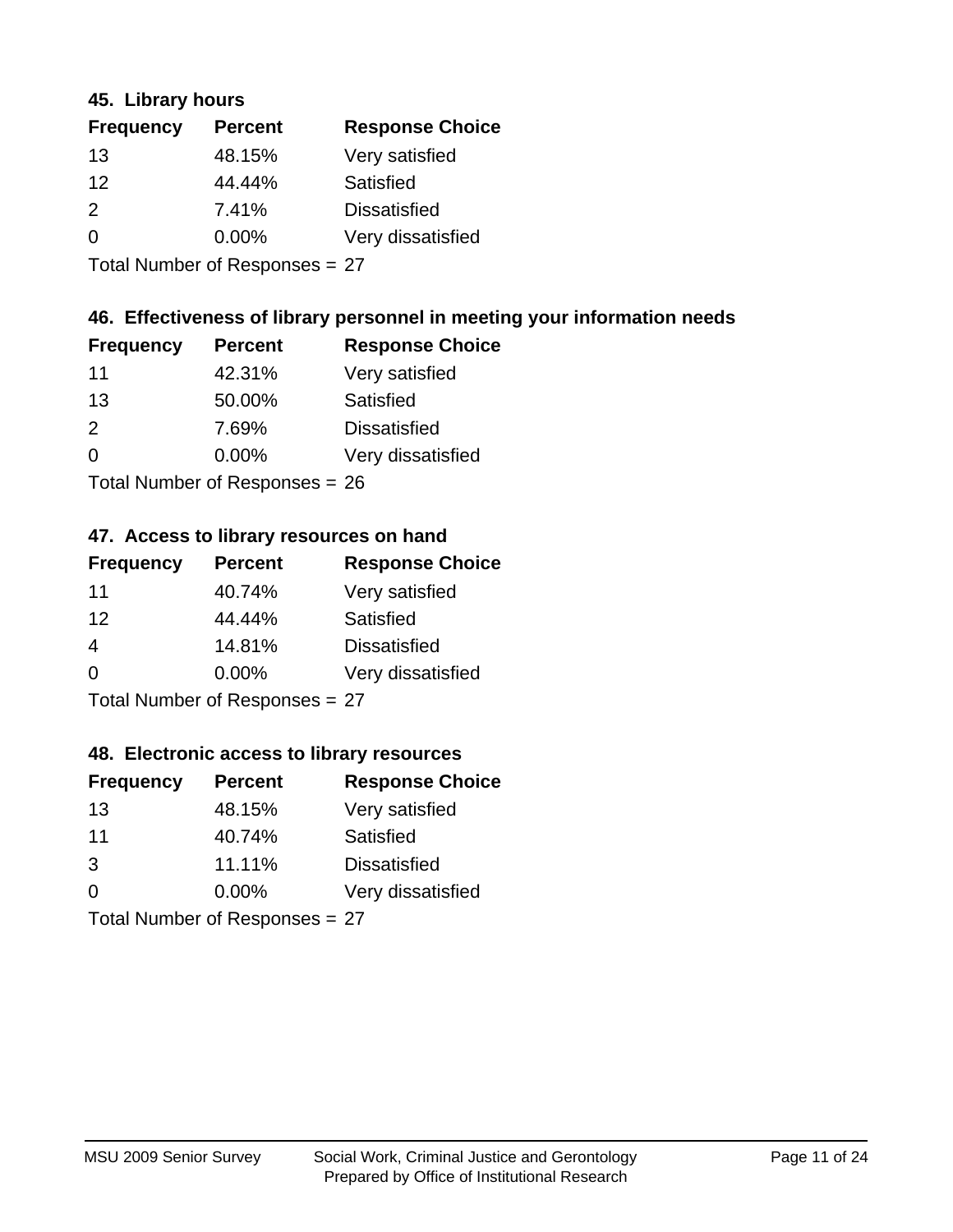**was in helping you achieve these goals. For questions 49-55, please indicate how effective University Studies at MSU** 

## **49. Writing Skills**

| <b>Frequency</b> | <b>Percent</b>                 | <b>Response Choice</b> |
|------------------|--------------------------------|------------------------|
| 11               | 45.83%                         | Very effective         |
| 12               | 50.00%                         | Effective              |
| $\mathbf 1$      | 4.17%                          | Ineffective            |
| $\Omega$         | $0.00\%$                       | Very ineffective       |
|                  | Total Number of Responses = 24 |                        |

#### **50. Speaking Skills**

| <b>Frequency</b> | <b>Percent</b>                 | <b>Response Choice</b> |
|------------------|--------------------------------|------------------------|
| -9               | 37.50%                         | Very effective         |
| 9                | 37.50%                         | Effective              |
| 6                | 25.00%                         | Ineffective            |
| 0                | 0.00%                          | Very ineffective       |
|                  | $Total Number of Denance = 24$ |                        |

Total Number of Responses = 24

#### **51. Critical Thinking Skills**

| <b>Frequency</b> | <b>Percent</b>                   | <b>Response Choice</b> |
|------------------|----------------------------------|------------------------|
| -9               | 37.50%                           | Very effective         |
| 10               | 41.67%                           | Effective              |
| -5               | 20.83%                           | Ineffective            |
| $\Omega$         | 0.00%                            | Very ineffective       |
|                  | $Total Number of Doononoog - 24$ |                        |

Total Number of Responses = 24

## **52. Computer Technology**

| <b>Frequency</b> | <b>Percent</b>                 | <b>Response Choice</b> |
|------------------|--------------------------------|------------------------|
| 9                | 37.50%                         | Very effective         |
| 13               | 54.17%                         | Effective              |
| 2                | 8.33%                          | Ineffective            |
| $\Omega$         | 0.00%                          | Very ineffective       |
|                  | Total Number of Responses = 24 |                        |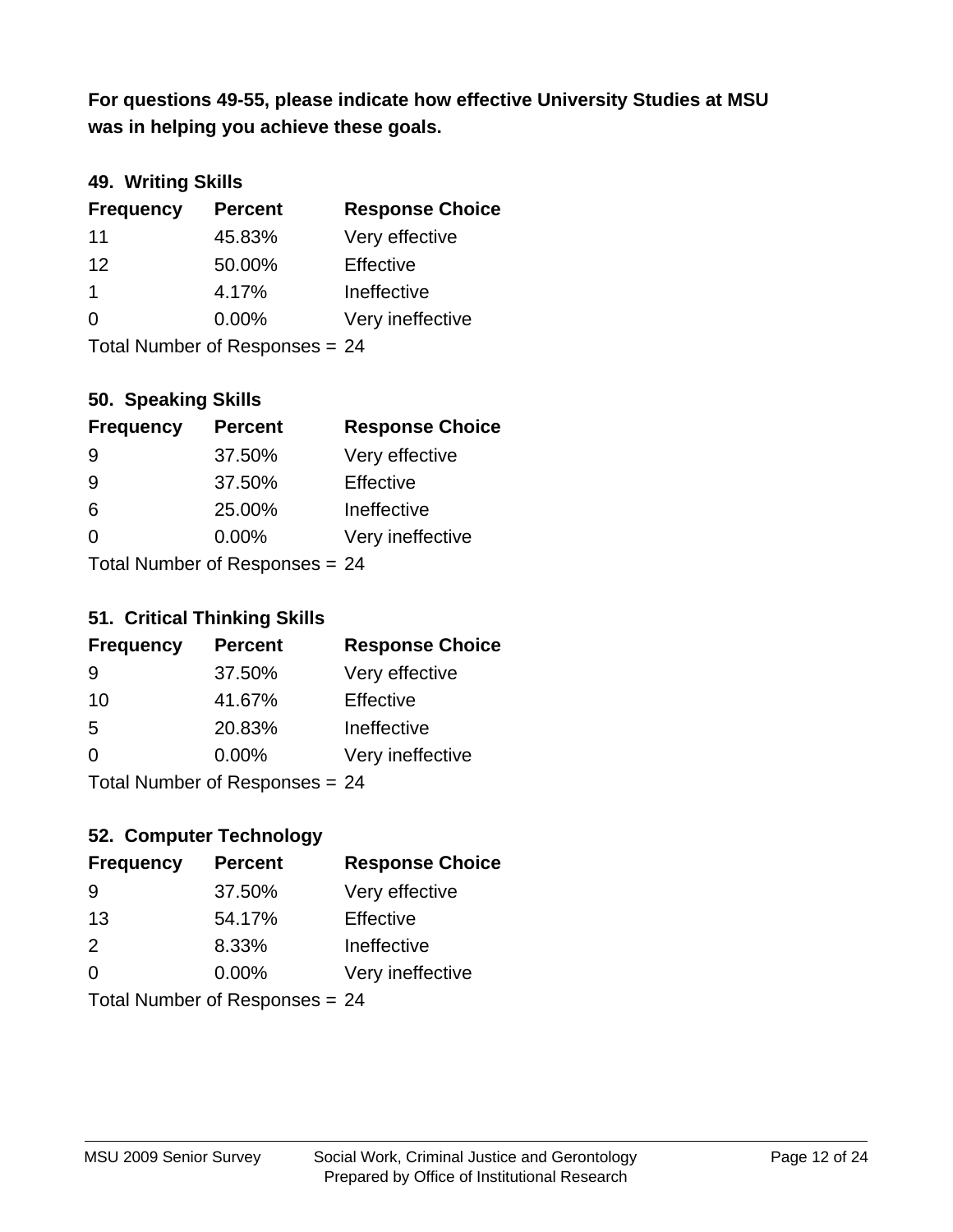## **53. General Knowledge in the liberal arts and sciences**

| <b>Frequency</b> | <b>Percent</b> | <b>Response Choice</b> |
|------------------|----------------|------------------------|
| 10               | 41.67%         | Very effective         |
| 13               | 54.17%         | Effective              |
| 1                | 4.17%          | Ineffective            |
| $\Omega$         | 0.00%          | Very ineffective       |
|                  |                |                        |

Total Number of Responses = 24

#### **54. International Perspectives**

| <b>Frequency</b> | <b>Percent</b>               | <b>Response Choice</b> |
|------------------|------------------------------|------------------------|
| 7                | 29.17%                       | Very effective         |
| 12               | 50.00%                       | Effective              |
| 4                | 16.67%                       | Ineffective            |
| -1               | 4.17%                        | Very ineffective       |
|                  | The HI all and December 2014 |                        |

Total Number of Responses = 24

#### **55. Stimulation of interest in areas outside your chosen field of study**

| <b>Frequency</b> | <b>Percent</b>            | <b>Response Choice</b> |
|------------------|---------------------------|------------------------|
| 8                | 33.33%                    | Very effective         |
| 11               | 45.83%                    | Effective              |
| .5               | 20.83%                    | Ineffective            |
| $\Omega$         | 0.00%                     | Very ineffective       |
|                  | Total Number of Desponses |                        |

Total Number of Responses = 24

## **For questions 56-83, please indicate how satisfactorily the following met your needs**

#### **56. African-American Student Services**

| <b>Frequency</b> | <b>Percent</b>                 | <b>Response Choice</b> |
|------------------|--------------------------------|------------------------|
| 27               | 100.00%                        | Did not use            |
| $\Omega$         | 0.00%                          | Very satisfied         |
| $\Omega$         | 0.00%                          | Satisfied              |
| $\Omega$         | $0.00\%$                       | <b>Dissatisfied</b>    |
| $\Omega$         | 0.00%                          | Very dissatisfied      |
|                  | Total Number of Responses = 27 |                        |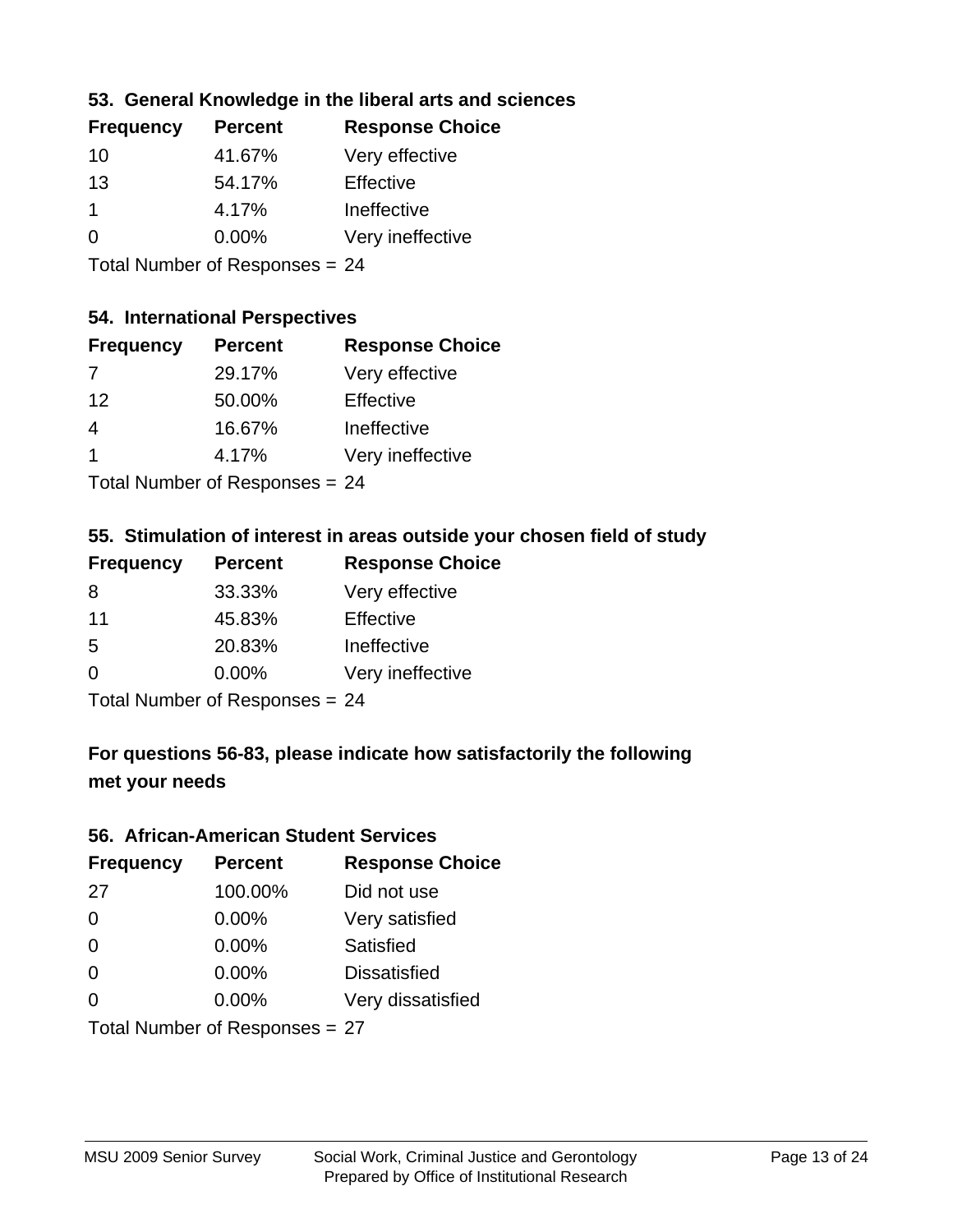#### **57. Career Services Office**

| <b>Frequency</b> | <b>Percent</b> | <b>Response Choice</b> |
|------------------|----------------|------------------------|
| 17               | 62.96%         | Did not use            |
| 8                | 29.63%         | Very satisfied         |
| $\mathcal{P}$    | 7.41%          | <b>Satisfied</b>       |
| 0                | 0.00%          | <b>Dissatisfied</b>    |
|                  | $0.00\%$       | Very dissatisfied      |
|                  |                |                        |

Total Number of Responses = 27

## **58. Counseling and Testing Center**

| <b>Frequency</b> | <b>Percent</b>            | <b>Response Choice</b> |
|------------------|---------------------------|------------------------|
| 24               | 88.89%                    | Did not use            |
| 2                | 7.41%                     | Very satisfied         |
| $\mathbf 1$      | 3.70%                     | Satisfied              |
| $\Omega$         | 0.00%                     | <b>Dissatisfied</b>    |
| ∩                | 0.00%                     | Very dissatisfied      |
|                  | Total Number of Desponses |                        |

Total Number of Responses = 27

#### **59. Cultural programming and activities**

| <b>Frequency</b> | <b>Percent</b>            | <b>Response Choice</b> |
|------------------|---------------------------|------------------------|
| 20               | 74.07%                    | Did not use            |
| 3                | 11.11%                    | Very satisfied         |
| $\overline{4}$   | 14.81%                    | Satisfied              |
| $\Omega$         | $0.00\%$                  | <b>Dissatisfied</b>    |
| $\Omega$         | 0.00%                     | Very dissatisfied      |
|                  | Total Number of Desponses |                        |

Total Number of Responses = 27

## **60. E-study courses**

| <b>Frequency</b> | <b>Percent</b>                 | <b>Response Choice</b> |
|------------------|--------------------------------|------------------------|
| 13               | 48.15%                         | Did not use            |
| 9                | 33.33%                         | Very satisfied         |
| $\overline{4}$   | 14.81%                         | Satisfied              |
| $\mathbf 1$      | 3.70%                          | <b>Dissatisfied</b>    |
| $\Omega$         | $0.00\%$                       | Very dissatisfied      |
|                  | Total Number of Responses = 27 |                        |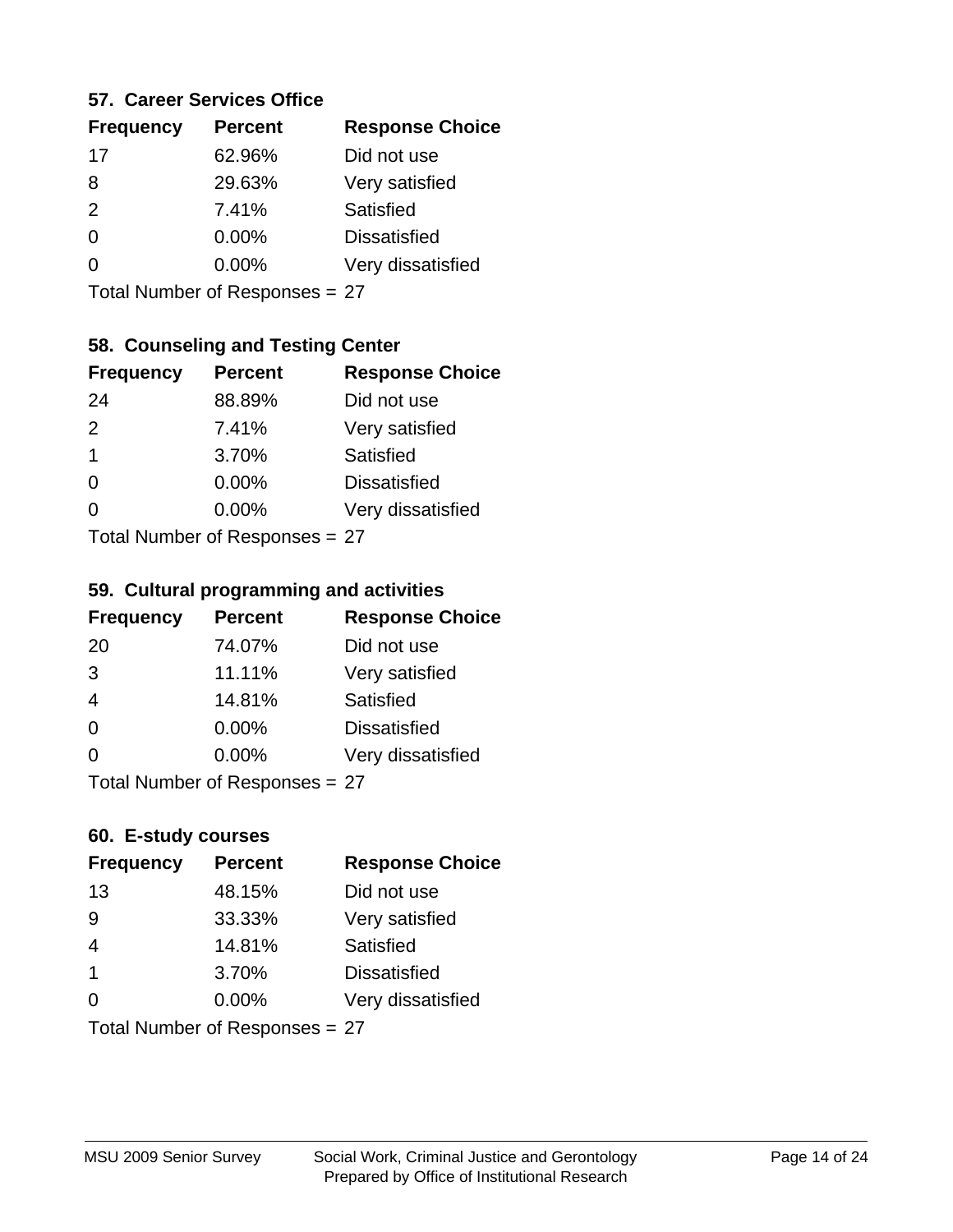#### **61. Food Services**

| <b>Frequency</b> | <b>Percent</b> | <b>Response Choice</b> |
|------------------|----------------|------------------------|
| 10               | 37.04%         | Did not use            |
| 4                | 14.81%         | Very satisfied         |
| 9                | 33.33%         | Satisfied              |
| 4                | 14.81%         | <b>Dissatisfied</b>    |
| $\Omega$         | $0.00\%$       | Very dissatisfied      |
|                  |                |                        |

Total Number of Responses = 27

## **62. Greek life and activities**

| <b>Frequency</b> | <b>Percent</b>                 | <b>Response Choice</b> |
|------------------|--------------------------------|------------------------|
| 22               | 81.48%                         | Did not use            |
| 3                | 11.11%                         | Very satisfied         |
| 2                | 7.41%                          | Satisfied              |
| $\Omega$         | 0.00%                          | <b>Dissatisfied</b>    |
| O                | $0.00\%$                       | Very dissatisfied      |
|                  | Total Number of Responses = 27 |                        |

#### **63. Health Services**

| <b>Frequency</b> | <b>Percent</b> | <b>Response Choice</b> |
|------------------|----------------|------------------------|
| 14               | 51.85%         | Did not use            |
| .5               | 18.52%         | Very satisfied         |
| 6                | 22.22%         | Satisfied              |
| 1                | 3.70%          | <b>Dissatisfied</b>    |
|                  | 3.70%          | Very dissatisfied      |
|                  |                |                        |

Total Number of Responses = 27

## **64. Honor Societies/Departmental Clubs/Special Interest Organizations**

| <b>Frequency</b> | <b>Percent</b>                 | <b>Response Choice</b> |
|------------------|--------------------------------|------------------------|
| 13               | 48.15%                         | Did not use            |
| 6                | 22.22%                         | Very satisfied         |
| 7                | 25.93%                         | Satisfied              |
| -1               | 3.70%                          | <b>Dissatisfied</b>    |
| $\Omega$         | 0.00%                          | Very dissatisfied      |
|                  | Total Number of Responses = 27 |                        |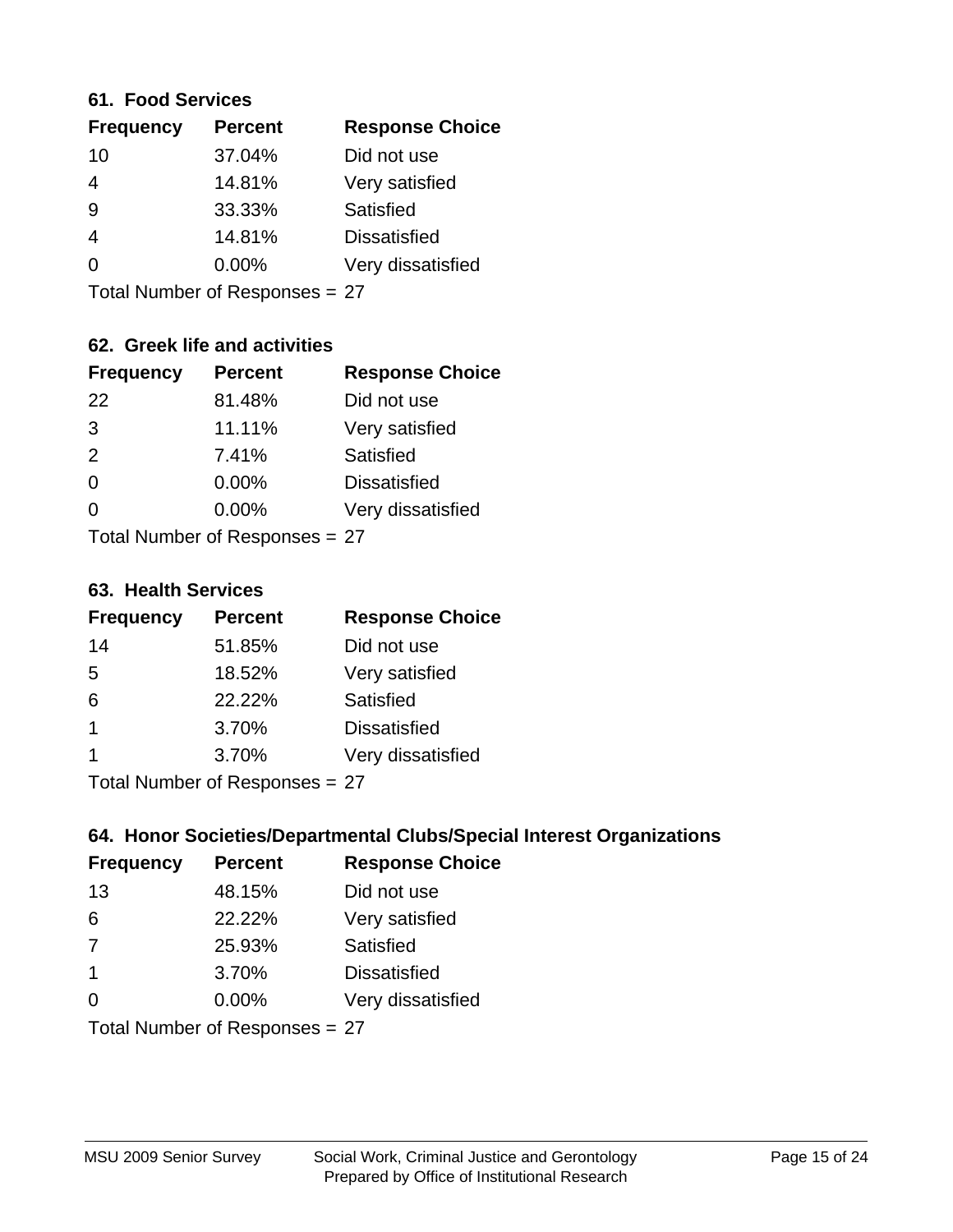#### **65. International Programs and activities**

| <b>Frequency</b> | <b>Percent</b> | <b>Response Choice</b> |
|------------------|----------------|------------------------|
| 23               | 85.19%         | Did not use            |
| 1                | 3.70%          | Very satisfied         |
| 3                | 11.11%         | Satisfied              |
| 0                | 0.00%          | <b>Dissatisfied</b>    |
|                  | 0.00%          | Very dissatisfied      |
|                  |                |                        |

Total Number of Responses = 27

## **66. International student support services**

| <b>Frequency</b>          | <b>Percent</b> | <b>Response Choice</b> |
|---------------------------|----------------|------------------------|
| 27                        | 100.00%        | Did not use            |
| $\Omega$                  | 0.00%          | Very satisfied         |
| $\Omega$                  | 0.00%          | <b>Satisfied</b>       |
| $\Omega$                  | 0.00%          | <b>Dissatisfied</b>    |
| ∩                         | 0.00%          | Very dissatisfied      |
| Total Number of Desponses |                |                        |

Total Number of Responses = 27

#### **67. Intramural Sports and Recreation**

| <b>Frequency</b> | <b>Percent</b>            | <b>Response Choice</b> |
|------------------|---------------------------|------------------------|
| -21              | 77.78%                    | Did not use            |
| 3                | 11.11%                    | Very satisfied         |
| 3                | 11.11%                    | Satisfied              |
| $\Omega$         | $0.00\%$                  | <b>Dissatisfied</b>    |
| $\Omega$         | 0.00%                     | Very dissatisfied      |
|                  | Total Number of Desponses |                        |

Total Number of Responses = 27

## **68. Lowry Center/Community College**

| <b>Frequency</b> | <b>Percent</b>                 | <b>Response Choice</b> |
|------------------|--------------------------------|------------------------|
| 22               | 81.48%                         | Did not use            |
| 3                | 11.11%                         | Very satisfied         |
| 2                | 7.41%                          | Satisfied              |
| $\Omega$         | $0.00\%$                       | <b>Dissatisfied</b>    |
| $\Omega$         | 0.00%                          | Very dissatisfied      |
|                  | Total Number of Responses = 27 |                        |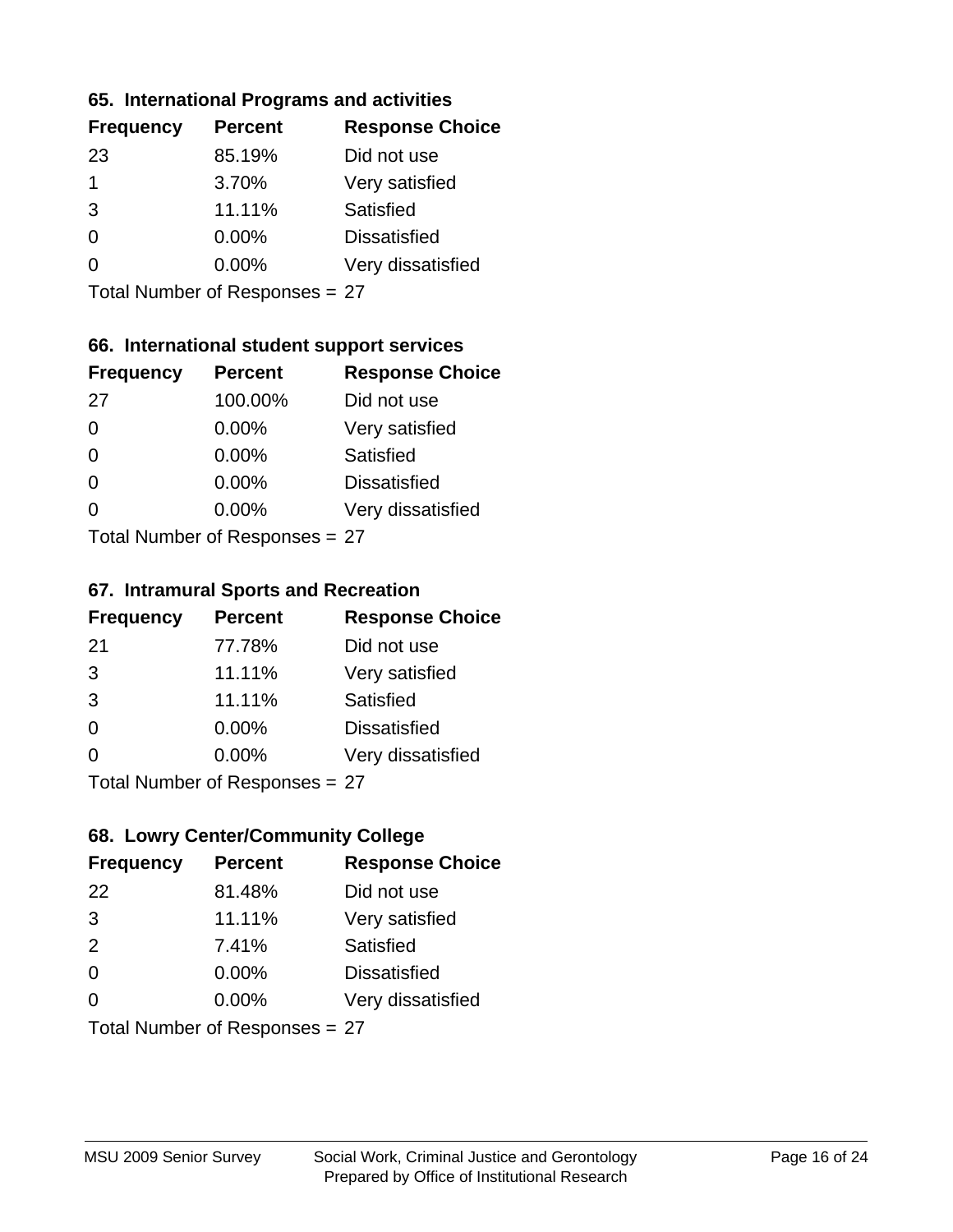## **69. Library**

| <b>Frequency</b> | <b>Percent</b> | <b>Response Choice</b> |
|------------------|----------------|------------------------|
| 3                | 11.11%         | Did not use            |
| 14               | 51.85%         | Very satisfied         |
| 10               | 37.04%         | Satisfied              |
| $\Omega$         | $0.00\%$       | <b>Dissatisfied</b>    |
| $\Omega$         | $0.00\%$       | Very dissatisfied      |
|                  |                |                        |

Total Number of Responses = 27

## **70. MAP Report**

| <b>Frequency</b> | <b>Percent</b>                 | <b>Response Choice</b> |
|------------------|--------------------------------|------------------------|
|                  | 0.00%                          | Did not use            |
| 15               | 55.56%                         | Very satisfied         |
| 7                | 25.93%                         | Satisfied              |
| 3                | 11.11%                         | <b>Dissatisfied</b>    |
| 2                | 7.41%                          | Very dissatisfied      |
|                  | Total Number of Responses = 27 |                        |

#### **71. MSU Web site**

| <b>Frequency</b> | <b>Percent</b>                 | <b>Response Choice</b> |
|------------------|--------------------------------|------------------------|
| $\Omega$         | 0.00%                          | Did not use            |
| 20               | 74.07%                         | Very satisfied         |
| 7                | 25.93%                         | Satisfied              |
| $\Omega$         | 0.00%                          | <b>Dissatisfied</b>    |
| $\Omega$         | 0.00%                          | Very dissatisfied      |
|                  | Total Number of Responses = 27 |                        |

## **72. NCAA Sports**

| <b>Frequency</b> | <b>Percent</b>                 | <b>Response Choice</b> |
|------------------|--------------------------------|------------------------|
| 19               | 70.37%                         | Did not use            |
| 6                | 22.22%                         | Very satisfied         |
| 2                | 7.41%                          | Satisfied              |
| 0                | 0.00%                          | <b>Dissatisfied</b>    |
| $\Omega$         | 0.00%                          | Very dissatisfied      |
|                  | Total Number of Responses = 27 |                        |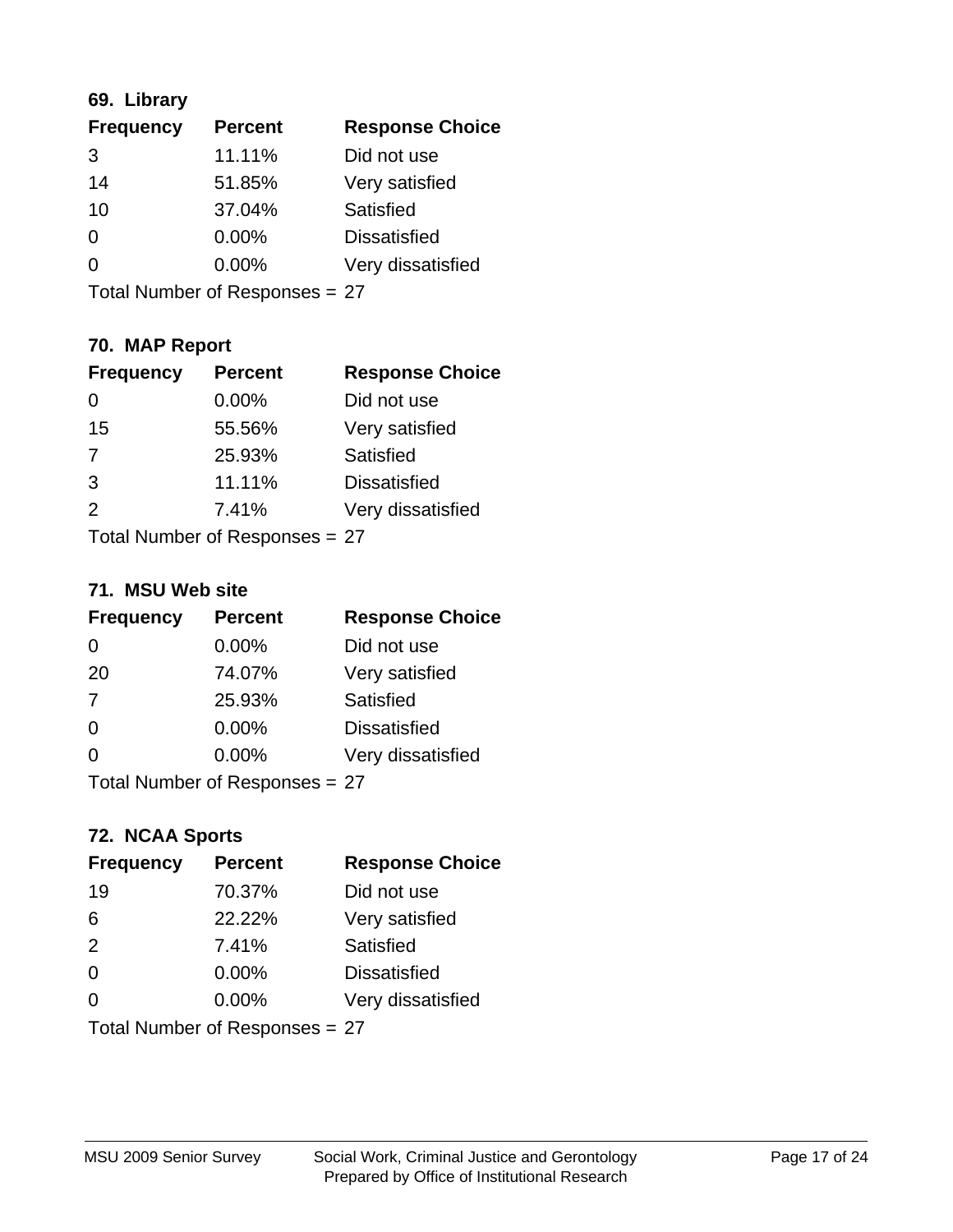#### **73. Online courses that are not e-study**

| <b>Frequency</b> | <b>Percent</b> | <b>Response Choice</b> |
|------------------|----------------|------------------------|
| 15               | 57.69%         | Did not use            |
| 10               | 38.46%         | Very satisfied         |
| 1                | 3.85%          | Satisfied              |
| 0                | $0.00\%$       | <b>Dissatisfied</b>    |
|                  | $0.00\%$       | Very dissatisfied      |
|                  |                |                        |

Total Number of Responses = 26

## **74. Racer Touch Registration**

| <b>Frequency</b>          | <b>Percent</b> | <b>Response Choice</b> |
|---------------------------|----------------|------------------------|
| 0                         | $0.00\%$       | Did not use            |
| 10                        | 38.46%         | Very satisfied         |
| 8                         | 30.77%         | <b>Satisfied</b>       |
| 6                         | 23.08%         | <b>Dissatisfied</b>    |
| $\mathcal{P}$             | 7.69%          | Very dissatisfied      |
| Total Number of Desponses |                |                        |

Total Number of Responses = 26

#### **75. Residential College programming and activities**

| <b>Frequency</b>                | <b>Percent</b> | <b>Response Choice</b> |
|---------------------------------|----------------|------------------------|
| 12                              | 46.15%         | Did not use            |
| 6                               | 23.08%         | Very satisfied         |
| 7                               | 26.92%         | Satisfied              |
| -1                              | 3.85%          | <b>Dissatisfied</b>    |
| $\Omega$                        | $0.00\%$       | Very dissatisfied      |
| $Total Number of Denances = 26$ |                |                        |

Total Number of Responses = 26

#### **76. Scholarships/grants/student employment**

| <b>Frequency</b> | <b>Percent</b>                 | <b>Response Choice</b> |
|------------------|--------------------------------|------------------------|
| 6                | 23.08%                         | Did not use            |
| 6                | 23.08%                         | Very satisfied         |
| 10               | 38.46%                         | Satisfied              |
| 3                | 11.54%                         | <b>Dissatisfied</b>    |
| 1                | 3.85%                          | Very dissatisfied      |
|                  | Total Number of Responses = 26 |                        |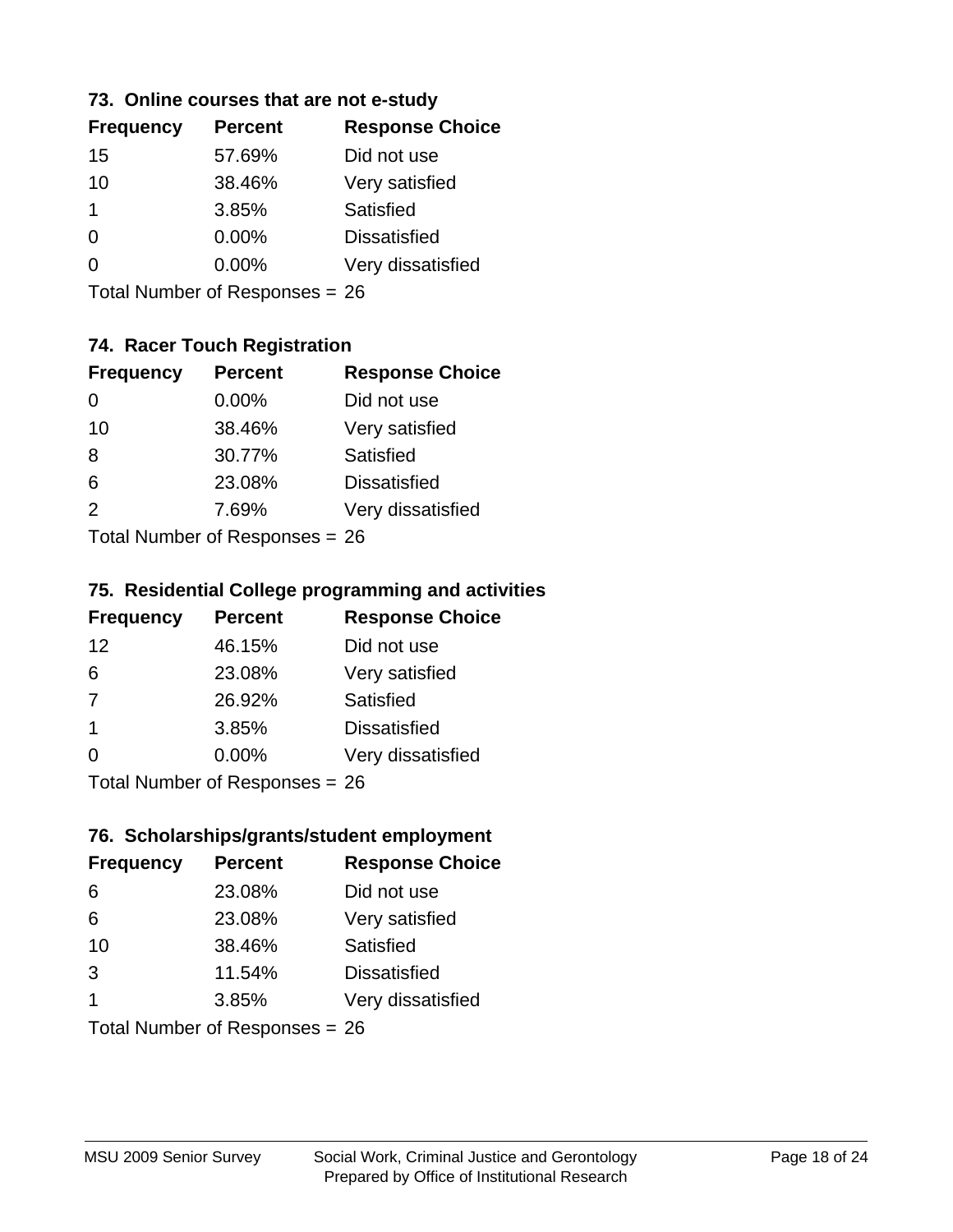#### **77. Security Services**

| <b>Frequency</b> | <b>Percent</b> | <b>Response Choice</b> |
|------------------|----------------|------------------------|
| 17               | 65.38%         | Did not use            |
| 5                | 19.23%         | Very satisfied         |
| 3                | 11.54%         | Satisfied              |
| 1                | 3.85%          | <b>Dissatisfied</b>    |
|                  | $0.00\%$       | Very dissatisfied      |
|                  |                |                        |

Total Number of Responses = 26

## **78. Services for non-traditional students**

| <b>Frequency</b> | <b>Percent</b>            | <b>Response Choice</b> |
|------------------|---------------------------|------------------------|
| 22               | 84.62%                    | Did not use            |
| $\mathcal{P}$    | 7.69%                     | Very satisfied         |
| $\Omega$         | 0.00%                     | <b>Satisfied</b>       |
| $\overline{1}$   | 3.85%                     | <b>Dissatisfied</b>    |
| 1                | 3.85%                     | Very dissatisfied      |
|                  | Total Number of Deepensee |                        |

Total Number of Responses = 26

## **79. Student Support Services (Trio)**

| <b>Frequency</b> | <b>Percent</b>                  | <b>Response Choice</b> |
|------------------|---------------------------------|------------------------|
| 22               | 84.62%                          | Did not use            |
| 3                | 11.54%                          | Very satisfied         |
| $\mathbf 1$      | 3.85%                           | Satisfied              |
| $\Omega$         | $0.00\%$                        | <b>Dissatisfied</b>    |
| $\Omega$         | $0.00\%$                        | Very dissatisfied      |
|                  | $Total Number of Denonose = 26$ |                        |

Total Number of Responses = 26

## **80. Student PIN System**

| <b>Frequency</b> | <b>Percent</b>                 | <b>Response Choice</b> |
|------------------|--------------------------------|------------------------|
| 1                | 3.85%                          | Did not use            |
| 16               | 61.54%                         | Very satisfied         |
| 9                | 34.62%                         | Satisfied              |
| $\Omega$         | $0.00\%$                       | <b>Dissatisfied</b>    |
| $\Omega$         | $0.00\%$                       | Very dissatisfied      |
|                  | Total Number of Responses = 26 |                        |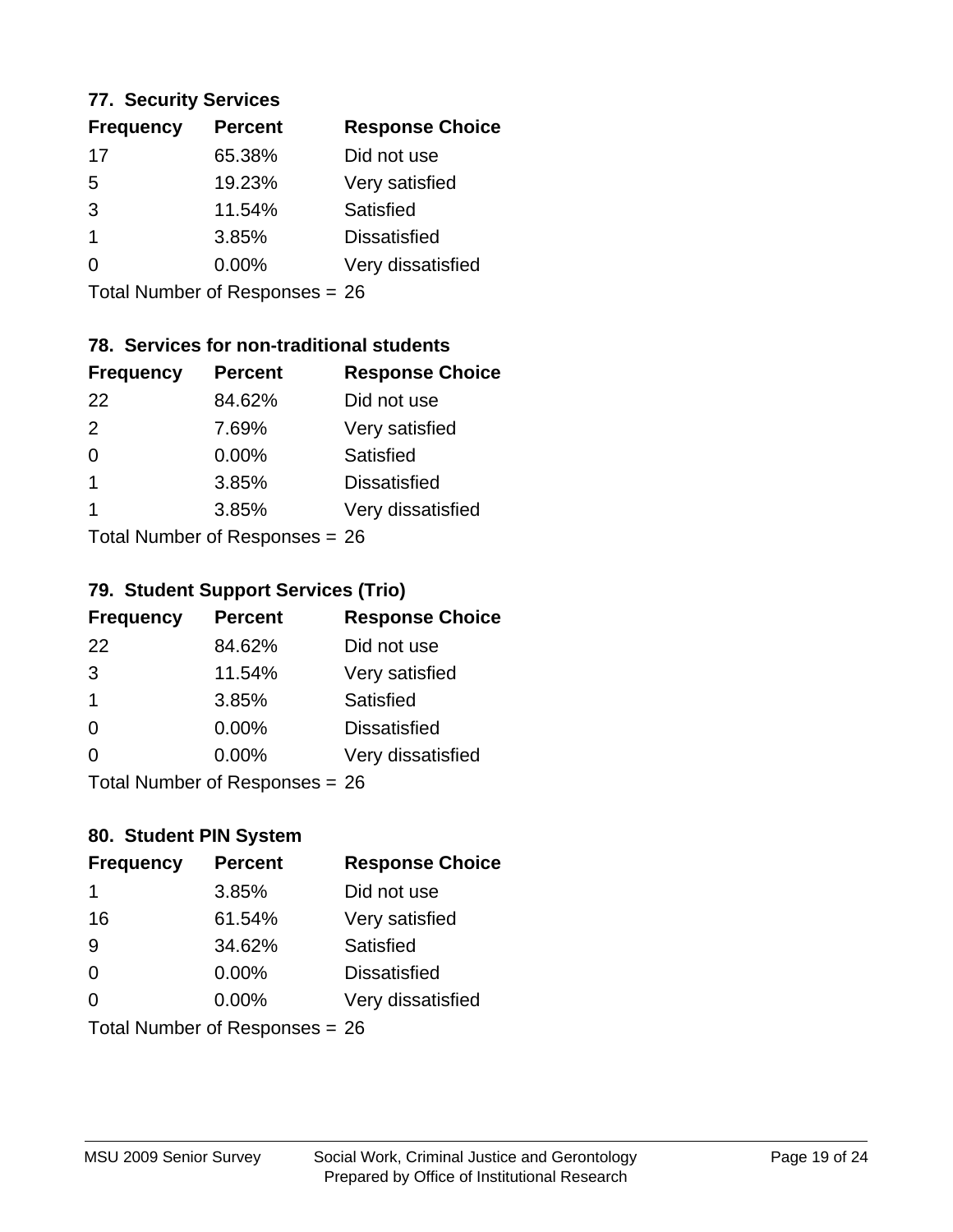## **81. Student Records/Transcript Services**

| <b>Frequency</b> | <b>Percent</b> | <b>Response Choice</b> |
|------------------|----------------|------------------------|
| 3                | 11.54%         | Did not use            |
| 10               | 38.46%         | Very satisfied         |
| 11               | 42.31%         | Satisfied              |
| $\mathcal{P}$    | 7.69%          | <b>Dissatisfied</b>    |
| $\Omega$         | $0.00\%$       | Very dissatisfied      |
|                  |                |                        |

Total Number of Responses = 26

## **82. Computer and Internet access for study and research needs**

| <b>Frequency</b>                  | <b>Percent</b> | <b>Response Choice</b> |
|-----------------------------------|----------------|------------------------|
| $\mathcal{P}$                     | 7.69%          | Did not use            |
| 15                                | 57.69%         | Very satisfied         |
| 6                                 | 23.08%         | Satisfied              |
| $\mathcal{P}$                     | 7.69%          | <b>Dissatisfied</b>    |
| 1                                 | 3.85%          | Very dissatisfied      |
| $T$ at all Message and $D$ are an |                |                        |

Total Number of Responses = 26

#### **83. Women's Center**

| <b>Frequency</b> | <b>Percent</b>            | <b>Response Choice</b> |
|------------------|---------------------------|------------------------|
| 22               | 84.62%                    | Did not use            |
| $\mathcal{P}$    | 7.69%                     | Very satisfied         |
| 2                | 7.69%                     | Satisfied              |
| $\Omega$         | $0.00\%$                  | <b>Dissatisfied</b>    |
| $\Omega$         | $0.00\%$                  | Very dissatisfied      |
|                  | Total Number of Deepensee |                        |

Total Number of Responses = 26

#### **84. To what extent did you participate in Residential College activities?**

| <b>Frequency</b> | <b>Percent</b> | <b>Response Choice</b> |
|------------------|----------------|------------------------|
| 16               | 61.54%         | Did not participate    |
| 3                | 11.54%         | Frequently             |
| 3                | 11.54%         | Occasionally           |
| 4                | 15.38%         | Seldom                 |
|                  |                |                        |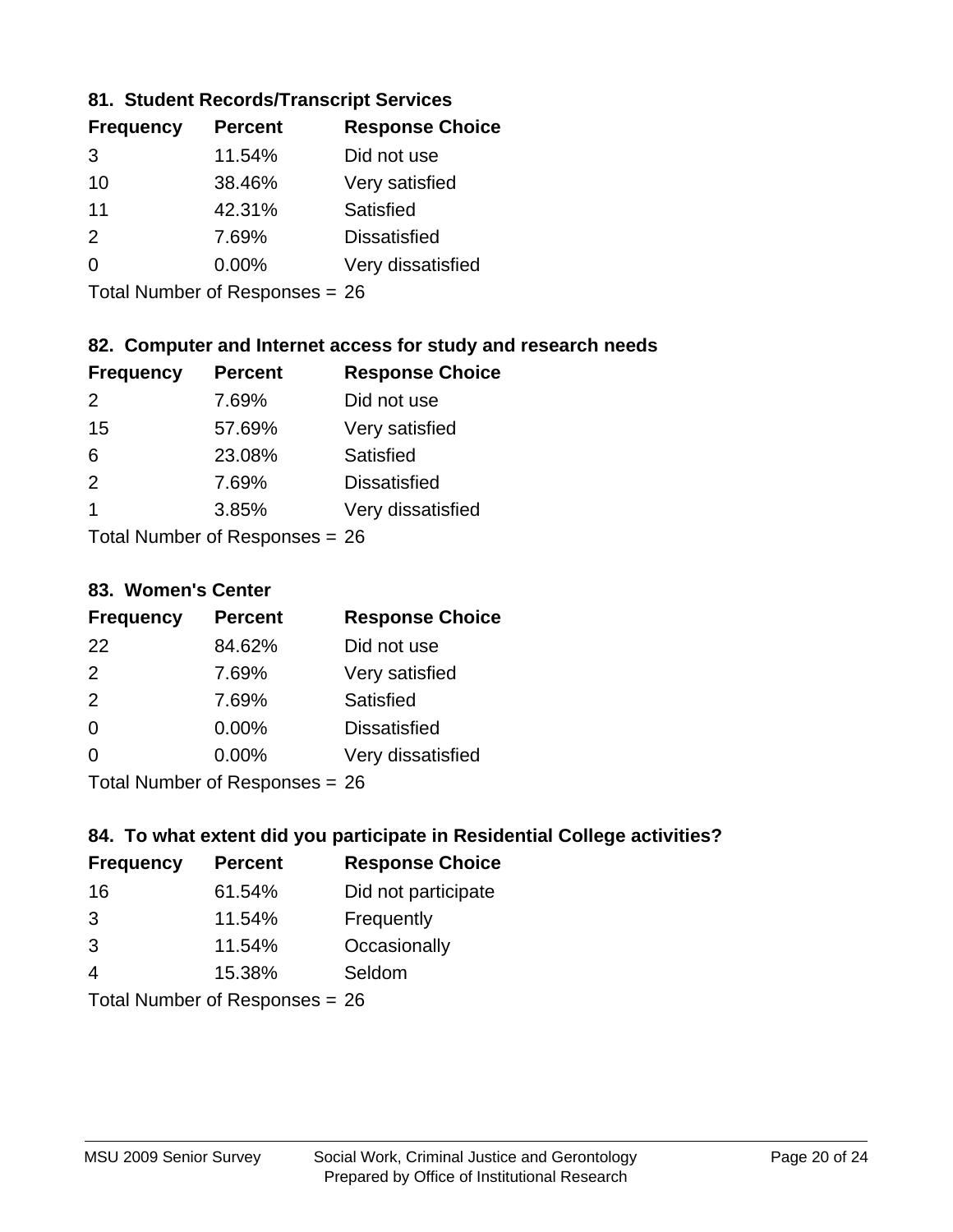| <b>Frequency</b> | <b>Percent</b> | <b>Response Choice</b>                 |
|------------------|----------------|----------------------------------------|
| 10               | 38.46%         | Not familiar with Residential Colleges |
| 3                | 11.54%         | Very positive                          |
| 12               | 46.15%         | <b>Positive</b>                        |
| $\overline{0}$   | $0.00\%$       | <b>Negative</b>                        |
|                  | 3.85%          | Very negative                          |
|                  |                |                                        |

## **85. Which phrase best describes your opinion of Residential Colleges?**

Total Number of Responses = 26

#### **Questions 86-95**

**University Graduate." Please indicate how effective your MSU experience was in The University has formulated ten desired "Characteristics of the Murray State enhancing your abilities in each area.**

**86. Engage in mature, independent and creative thought and express that thought effectively in oral and written communication;**

| <b>Frequency</b> | <b>Percent</b> | <b>Response Choice</b> |
|------------------|----------------|------------------------|
| 12               | 46.15%         | Very effective         |
| 12               | 46.15%         | Effective              |
| $\mathcal{P}$    | 7.69%          | Ineffective            |
| $\Omega$         | $0.00\%$       | Very ineffective       |

Total Number of Responses = 26

#### **87. Understand and apply the critical and scientific methodologies that**

**academic disciplines employ to discover knowledge and ascertain its validity;**

| <b>Frequency</b> | <b>Percent</b> | <b>Response Choice</b> |  |
|------------------|----------------|------------------------|--|
| 11               | 42.31%         | Very effective         |  |
| 14               | 53.85%         | Effective              |  |
| -1               | 3.85%          | Ineffective            |  |
| $\Omega$         | 0.00%          | Very ineffective       |  |
|                  |                |                        |  |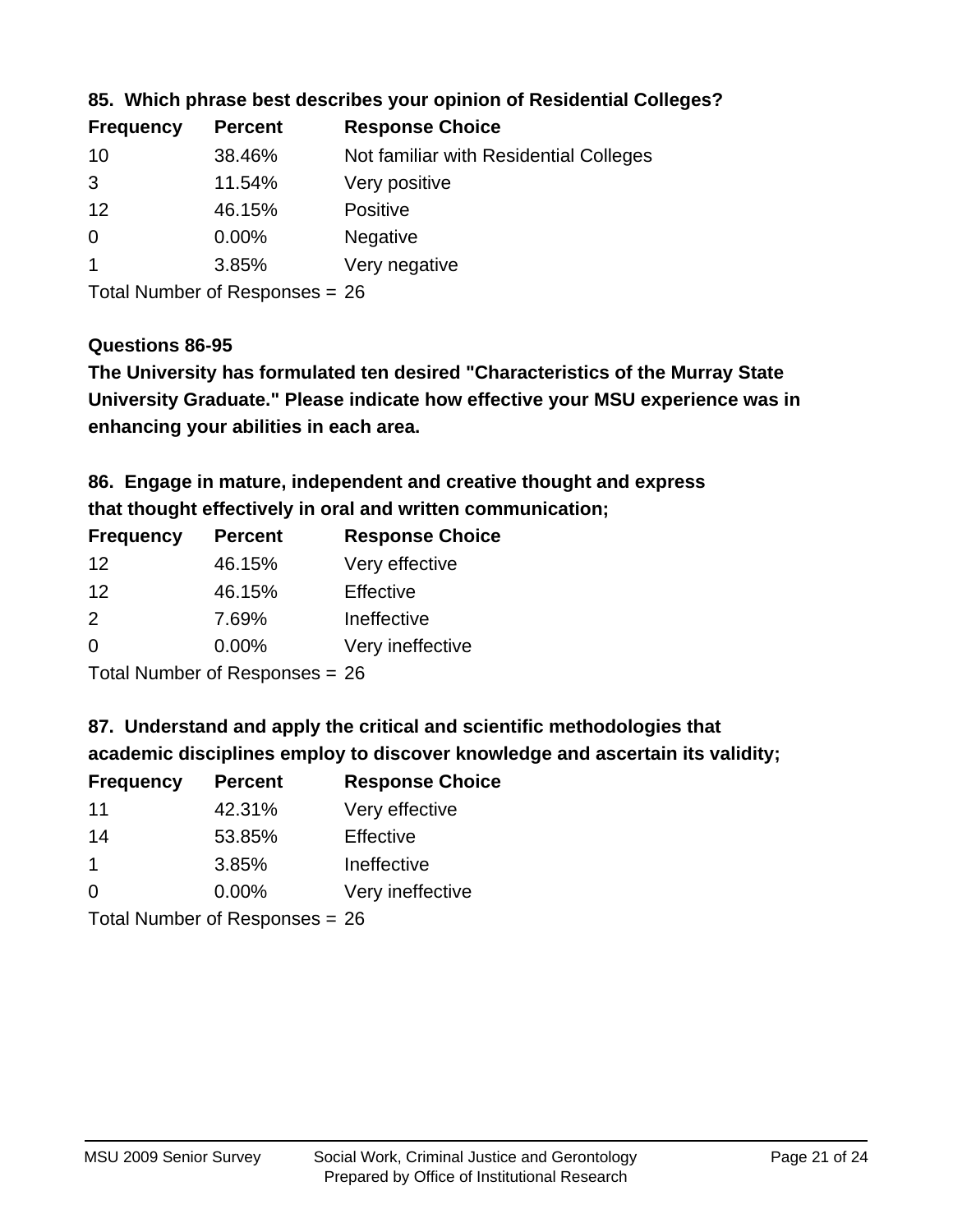## **88. Apply sound standards of information gathering, analysis and**

**evaluation to reach logical decisions;**

| <b>Percent</b> | <b>Response Choice</b> |
|----------------|------------------------|
| 50.00%         | Very effective         |
| 46.15%         | Effective              |
| 3.85%          | Ineffective            |
| $0.00\%$       | Very ineffective       |
|                |                        |

Total Number of Responses = 26

## **89. Understand the roles and applications of science and technology in the solution of the problems of a changing world;**

| <b>Frequency</b>                                        | <b>Percent</b> | <b>Response Choice</b> |
|---------------------------------------------------------|----------------|------------------------|
| 11                                                      | 42.31%         | Very effective         |
| 12                                                      | 46.15%         | Effective              |
| 3                                                       | 11.54%         | Ineffective            |
| $\Omega$                                                | 0.00%          | Very ineffective       |
| $T$ at all Message and $R$ $\sim$ and $\sim$ and $\sim$ |                |                        |

Total Number of Responses = 26

## **90. Demonstrate a critical understanding of the world's historical, literary, philosophical, and artistic traditions;**

| <b>Frequency</b> | <b>Percent</b> | <b>Response Choice</b> |
|------------------|----------------|------------------------|
| 10               | 38.46%         | Very effective         |
| 14               | 53.85%         | Effective              |
| $\mathcal{P}$    | 7.69%          | Ineffective            |
| $\Omega$         | 0.00%          | Very ineffective       |
|                  |                |                        |

Total Number of Responses = 26

## **91. Understand the dynamics of cultural diversity, of competing economic and political systems, and of complex moral and ethical issues;**

| <b>Frequency</b> | <b>Percent</b>                 | <b>Response Choice</b> |
|------------------|--------------------------------|------------------------|
| 18               | 69.23%                         | Very effective         |
| 6                | 23.08%                         | Effective              |
| 2                | 7.69%                          | Ineffective            |
| $\Omega$         | 0.00%                          | Very ineffective       |
|                  | Total Number of Responses = 26 |                        |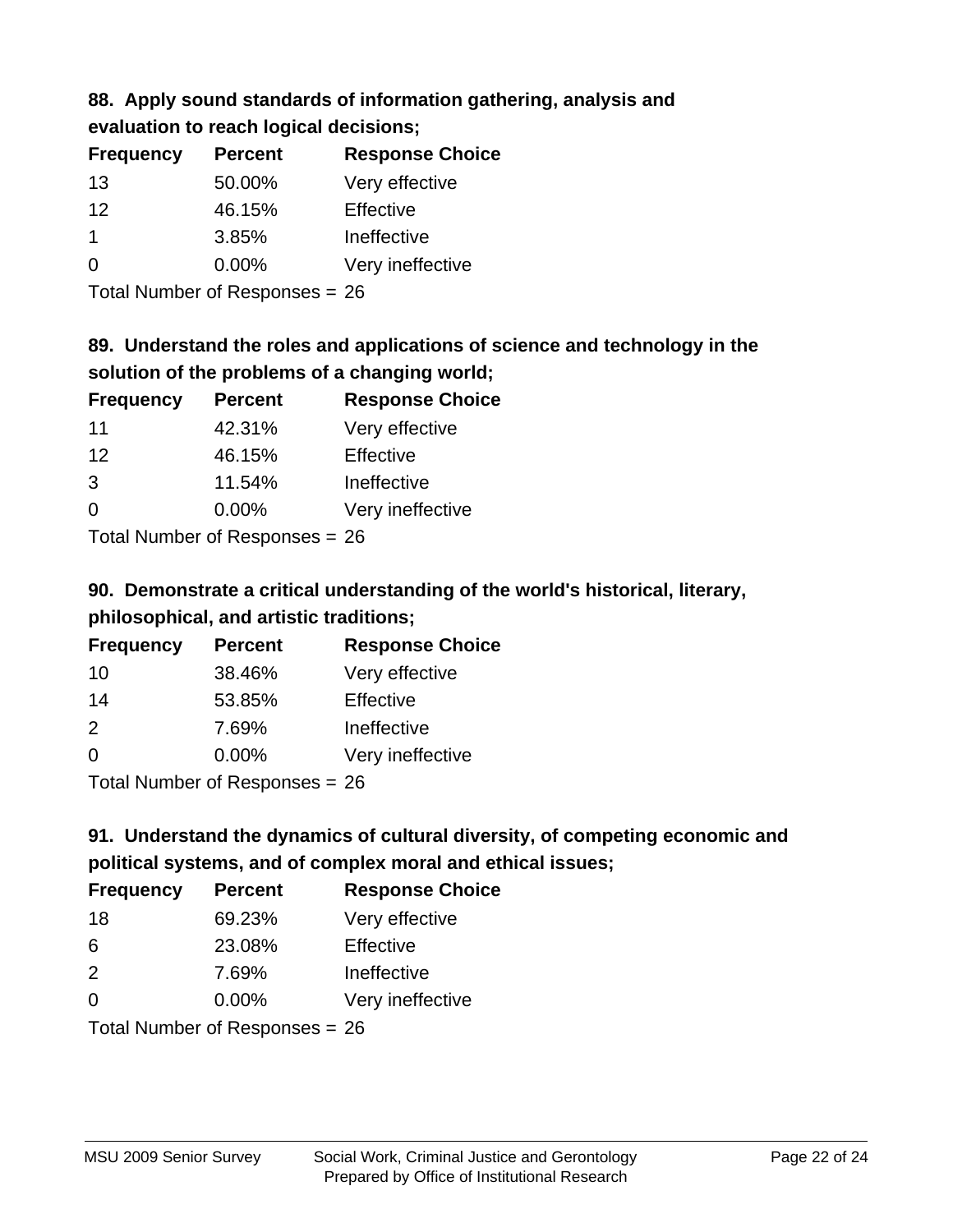## **92. Understand the nature of and engage in ethical behavior and**

**responsible citizenship;**

| <b>Frequency</b> | <b>Percent</b> | <b>Response Choice</b> |
|------------------|----------------|------------------------|
| 16               | 61.54%         | Very effective         |
| 9                | 34.62%         | Effective              |
|                  | 3.85%          | Ineffective            |
| $\Omega$         | $0.00\%$       | Very ineffective       |
|                  |                |                        |

Total Number of Responses = 26

## **93. Understand the importance of the behaviors necessary to maintain a healthy lifestyle;**

| <b>Frequency</b> | <b>Percent</b> | <b>Response Choice</b> |
|------------------|----------------|------------------------|
| 13               | 50.00%         | Very effective         |
| 13               | 50.00%         | Effective              |
| $\Omega$         | 0.00%          | Ineffective            |
| $\Omega$         | 0.00%          | Very ineffective       |
|                  |                |                        |

Total Number of Responses = 26

## **94. Demonstrate mastery of a chosen field of study; and**

| <b>Frequency</b> | <b>Percent</b> | <b>Response Choice</b> |
|------------------|----------------|------------------------|
| 15               | 57.69%         | Very effective         |
| 11               | 42.31%         | Effective              |
| $\Omega$         | $0.00\%$       | Ineffective            |
| 0                | $0.00\%$       | Very ineffective       |
|                  |                |                        |

Total Number of Responses = 26

## **95. Value intellectual pursuit and continuous learning in a changing world.**

| <b>Frequency</b> | <b>Percent</b> | <b>Response Choice</b> |
|------------------|----------------|------------------------|
| 15               | 57.69%         | Very effective         |
| 10               | 38.46%         | Effective              |
| 1                | 3.85%          | Ineffective            |
| $\Omega$         | 0.00%          | Very ineffective       |
|                  |                |                        |